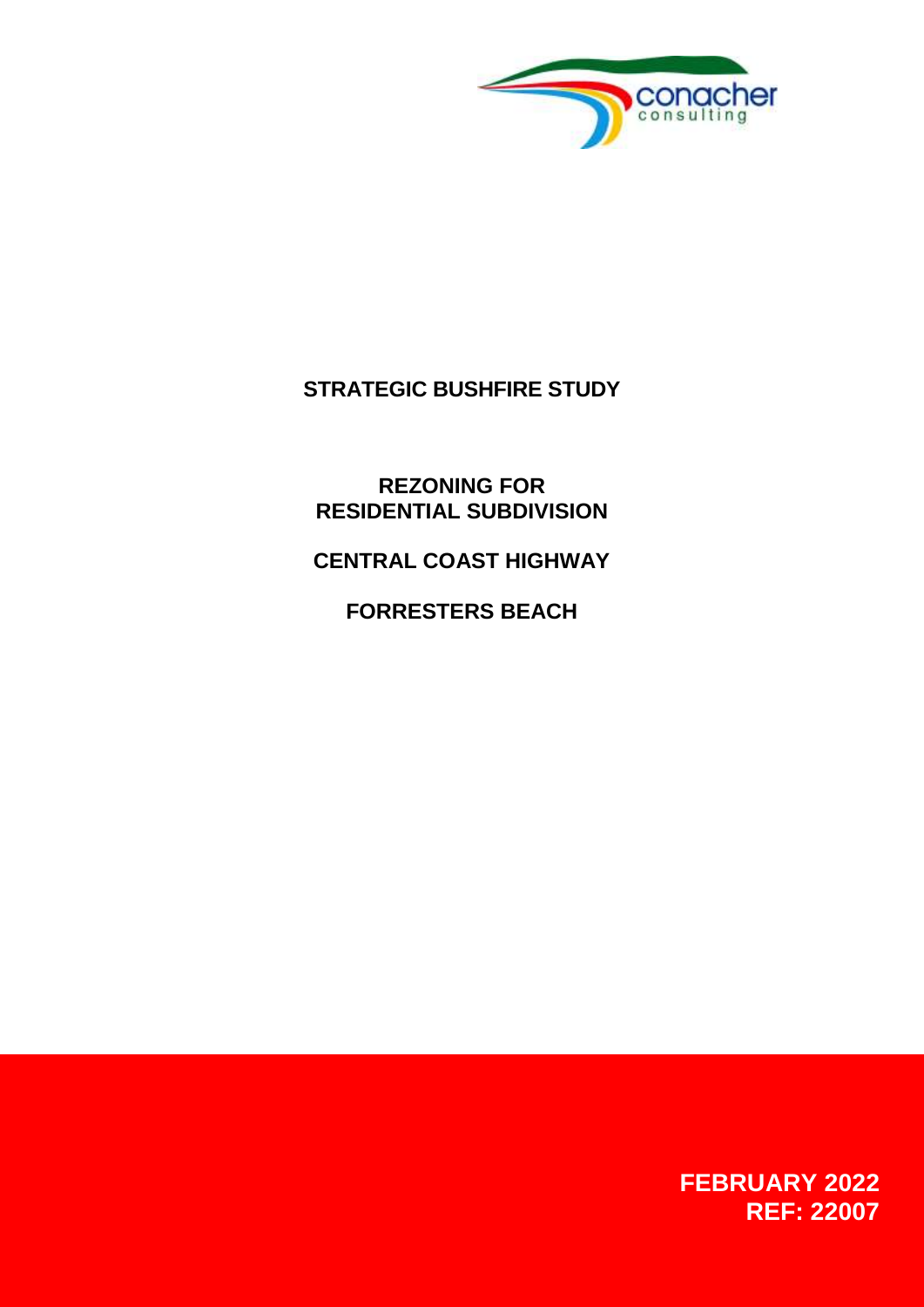### **STRATEGIC BUSHFIRE STUDY**

### **REZONING FOR RESIDENTIAL SUBDIVISION**

**CENTRAL COAST HIGHWAY**

**FORRESTERS BEACH**

**FEBRUARY 2022**

# **Conacher Consulting Pty Ltd**

Environmental and Land Management Consultants

PO Box 4082, East Gosford NSW Phone: 02 4324 7888 conacherconsulting@gmail.com

This document is copyright © **CONACHER CONSULTING P.L. ABN 62 166 920 869**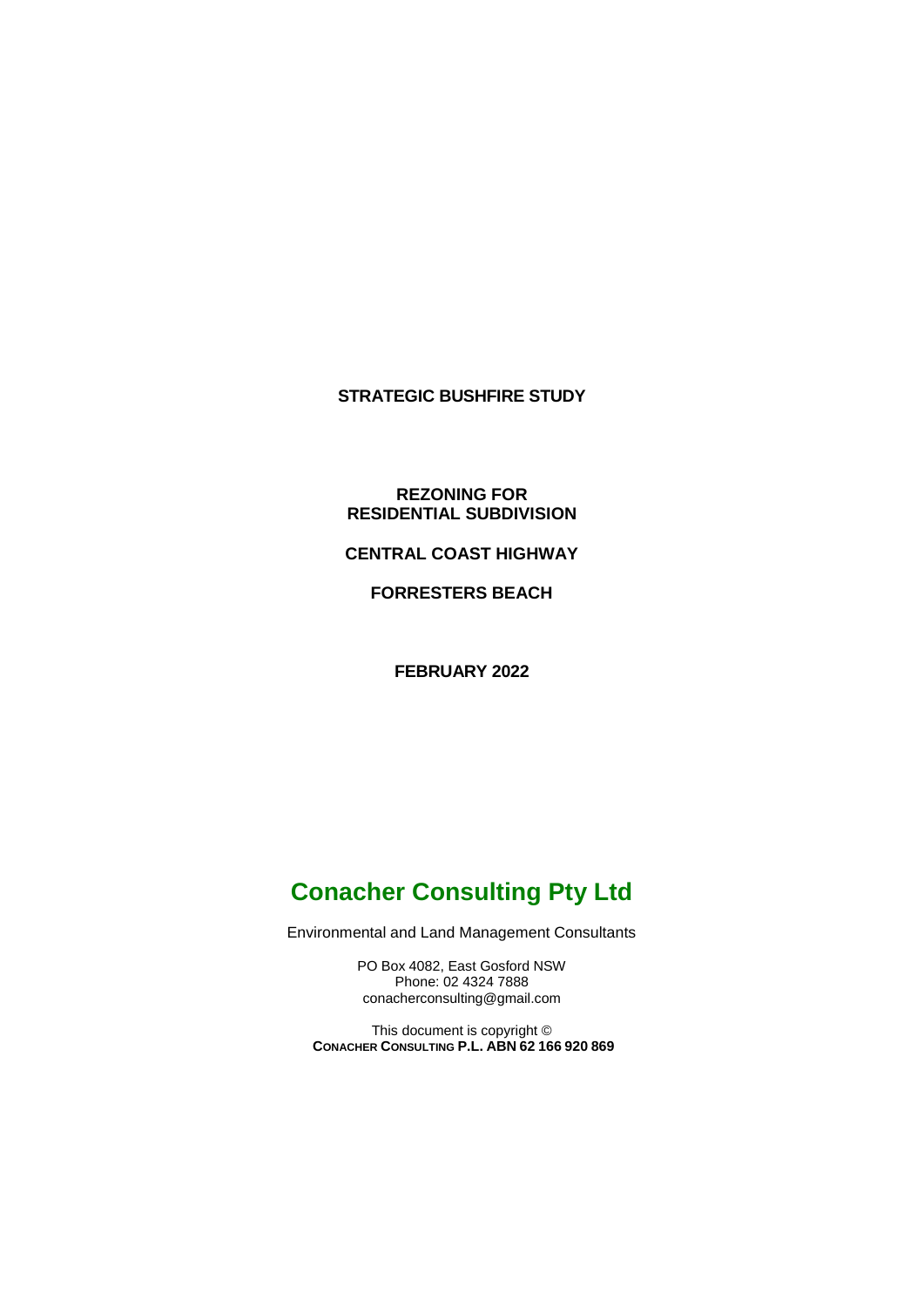## **PREFACE**

This document provides an assessment of the bushfire attack potential and the necessary bushfire protection strategies for a proposed rezoning of land for a future residential subdivision at Forresters Beach. Aspects considered in relation to the Strategic Bushfire Study include; vegetation type, slopes, water supplies, entry and egress access, provision of asset protection zone defendable space and construction standards for any future dwellings. The Aims and Objectives of Planning for Bushfire Protection (RFS 2019) are also addressed.

Report Prepared by:

PHILLIP ANTHONY CONACHER B.Sc.(Hons), Dip.Urb Reg Planning, M.Nat.Res. Project Director *Conacher Consulting Pty Ltd*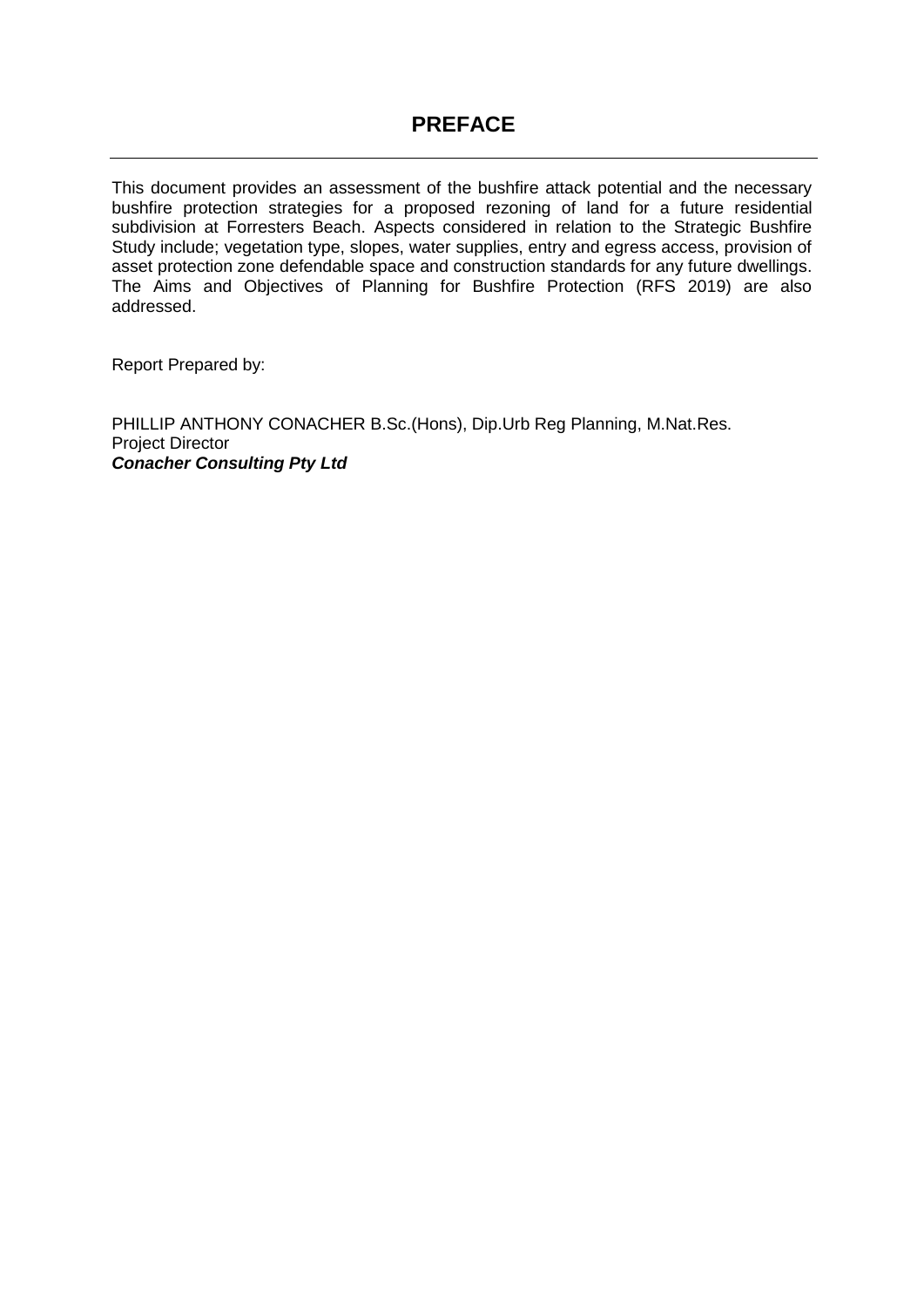## **TABLE OF CONTENTS**

| <b>SECTION 1</b> | <b>INTRODUCTION</b>                    | 4              |
|------------------|----------------------------------------|----------------|
| <b>SECTION 2</b> | <b>BUSHFIRE LANDSCAPE ASSESSMENT</b>   | $\overline{7}$ |
|                  | <b>SECTION 3 LAND USE ASSESSMENT</b>   | 9              |
| <b>SECTION 4</b> | <b>ACCESS AND EGRESS</b>               | 11             |
| <b>SECTION 5</b> | <b>EMERGENCY SERVICES</b>              | 13             |
| <b>SECTION 6</b> | <b>INFRASTRUCTURE</b>                  | 14             |
| <b>SECTION 7</b> | <b>ADJOINING LAND</b>                  | 16             |
| <b>SECTION 8</b> | <b>CONCLUSIONS AND RECOMMENDATIONS</b> | 17             |
|                  |                                        |                |
|                  | <b>REFERENCES</b>                      | 19             |
|                  | <b>FIGURES</b>                         | 21             |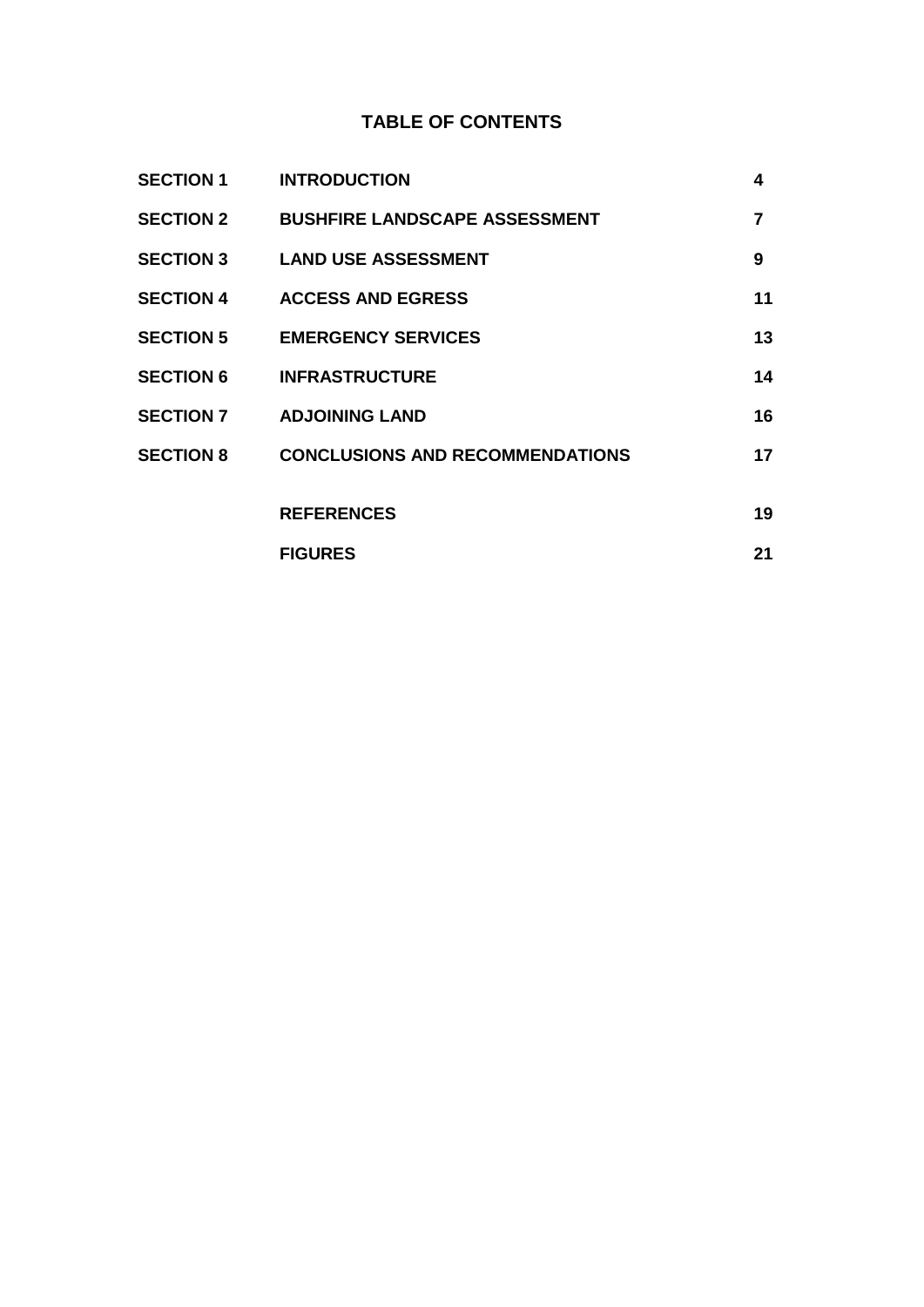### **1. INTRODUCTION**

### **1.1 Background**

This Strategic Bushfire Study has been prepared by *Conacher Consulting* for a proposed rezoning of land for a residential development of land at Forresters Beach. The Rural Fire Service have requested that a Strategic Bushfire Study be undertaken for the proposal to address the requirements of Section 4.2 and Table 4.2.1 of Planning for Bushfire Protection (RFS 2019). Sections 2-7 of this Report follow the order of the issues to be addressed in a Strategic Bushfire Study as identified in Table 4.2.1. of RFS 2019.

The objectives of this Report are to:

- i) Identify any Planning Directions (Section 9.1 EPA Act) relating to bushfire assessment matters;
- ii) Address the relevant requirements of Planning for Bushfire Protection (Rural Fire Service, 2019);
- iii) Identify if the development complies with the aims and objectives of Planning for Bushfire Protection (RFS, 2019);
- iv) Prepare a Report that supplies the relevant information for consideration by the RFS as a rezoning proposal.
- v) Identify the acceptable solutions identified in Chapter 5 of RFS (2019) for any future development proposal.

The following figures and plans have been incorporated to supplement eh text and information provided in this report:

Figure 1 Location and Topographic Details (Extract of the 1:25000 topographic map)

Figure 2 Bushfire Prone Land Map (Extract from Council Maps)

Figure 3 Local Area Vegetation (Ariel photograph showing site and nearby natural vegetation)

Figure 4 Local Area Zoning and Land Use (Extract from Council Maps)

Figure 5 Rezoning Proposal (Aerial photograph showing areas of rezoning and adjoining residential areas)

Figure 6 Lot layout for Stages 1,2, 3.

### **1.2 Site Details**

The planning and cadastral details of the subject site are provided in Table 1.1. The location of the site is shown in Figure 1. Figure 3 shows the details of the site, aerial view and relevant lot boundaries.

| TABLE 1.1<br><b>SITE DETAILS</b> |                                                                                                                                                                 |  |  |  |
|----------------------------------|-----------------------------------------------------------------------------------------------------------------------------------------------------------------|--|--|--|
| <b>Location</b> (Subject site)   | Lot 522 DP 1077907, Lot 3 DP 101694 Central Coast<br>Highway & Lots 1-4 DP 1000694 Bakali Road,<br>Forresters Beach, plus lots on the Central Coast<br>Highway. |  |  |  |
| Area                             | Approximately 12.3 hectares                                                                                                                                     |  |  |  |
| <b>Local Government Area</b>     | <b>Central Coast Council</b>                                                                                                                                    |  |  |  |
| <b>Existing Land Use</b>         | Rural residential / Vacant land and residential<br>dwellings                                                                                                    |  |  |  |

Strategic Bushfire Study – Central Coast Highway, Forresters Beach (Ref: 22007) © *Conacher Consulting* Ph: (02)4324 7888 4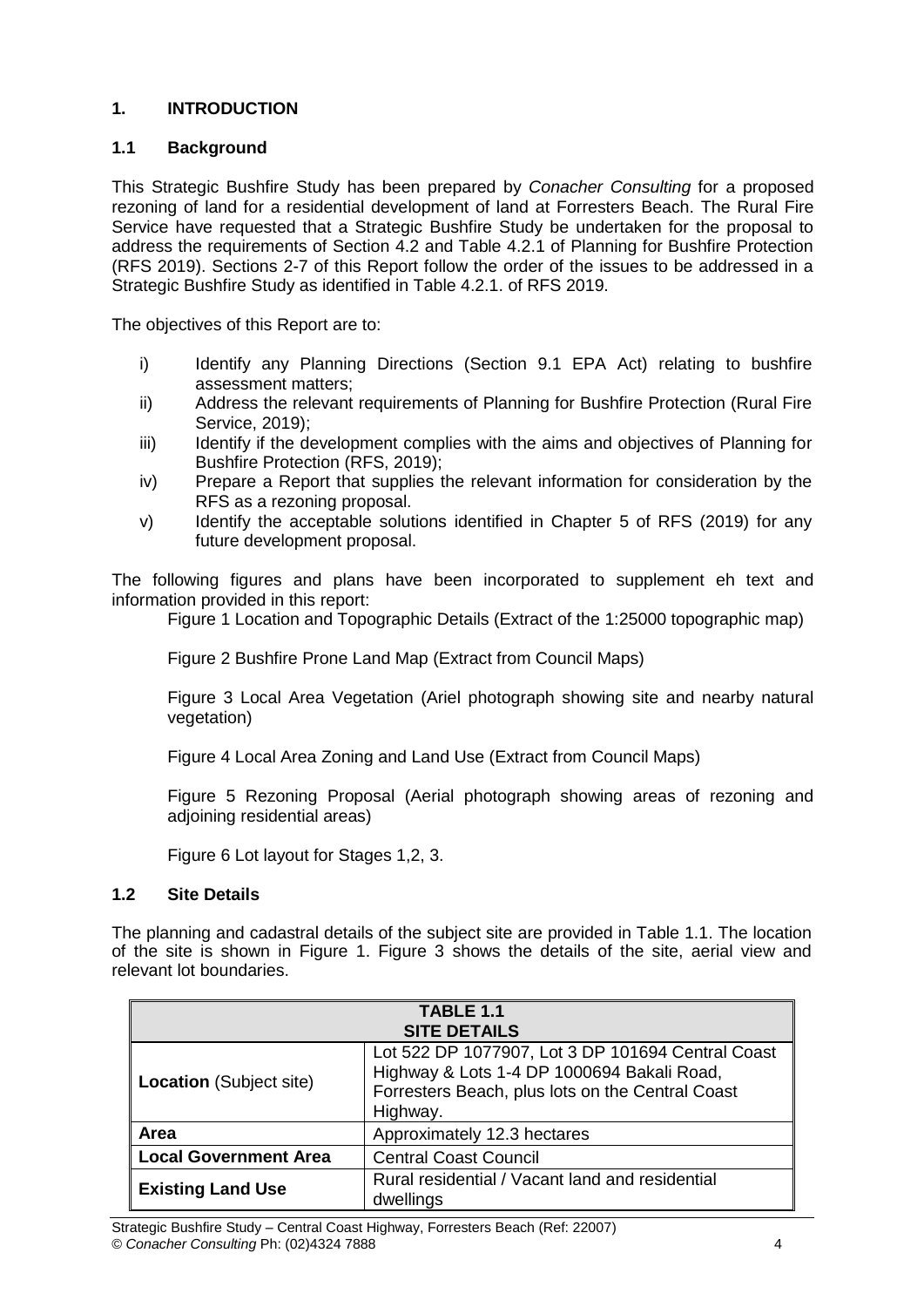The area of proposed rezoning also includes the 32 small lots (most with dwellings) located along the western side of the Central Coast Highway. These lots are currently zoned as 'Deferred Matter' and Council have requested that they be included in the planning components of the rezoning proposal. These lots were not previously subjected to bushfire assessments as they are already connected to services and almost all lots contain existing dwellings.

### **1.3 Planning Proposal**

The proposed development following rezoning of parts of the site is a residential subdivision, with lots to be developed in stages.

The planning proposal assessed in this report is the rezoning of the subject site to enable future residential development. The planning proposal will result in the retention and management of an area of native vegetation within the north-west and southern section of the site under an environmental conservation zoning.

The future land-uses within the site will incorporate both development areas (residential lots) and conservation areas of maintained, managed and improved vegetation. These outcomes are summarised below.

### **Development Outcomes**

- Residential lots, residential dwellings, roads, drainage infrastructure and urban services.
- Residential developments are planned to be undertaken in separate stages (Stages 1-6).
- Staged development will be dependent on the timing by each land holder and future approvals by Council.
- Stages 1, 2, 3 will cover Lot 522, Lot 3 DP 101649 and Lot 4.
- Stage 4 will cover Lot 3 DP 1000694.
- Stage 5 will cover Lot 2.
- Stage 6 will cover Lot 1.
- The timing of development stages will be subject to future planning considerations by Council (eg Development Control Plans, Voluntary Planning Agreements etc).

Detailed plans of the proposal have been provided as separate documentation to this report.

The rezoning proposal covers future land uses and zones such as:

- Environmental Protection
- Drainage Reserves
- Open Space Area
- Residential lots
- Roads

### **1.4 Bushfire Assessment and Rezoning Proposals**

The main objective of this Strategic Bushfire Study is to provide background and site specific information on bushfire matters relevant to consideration of a planning proposal (rezoning) for the subject land to be rezoned to Residential (R2) and Environmental Conservation (C2).

The EP&A Act Section 9.1(2) identifies directions issued by the Minister are to be incorporated into the considerations and consultations undertaken by the relevant planning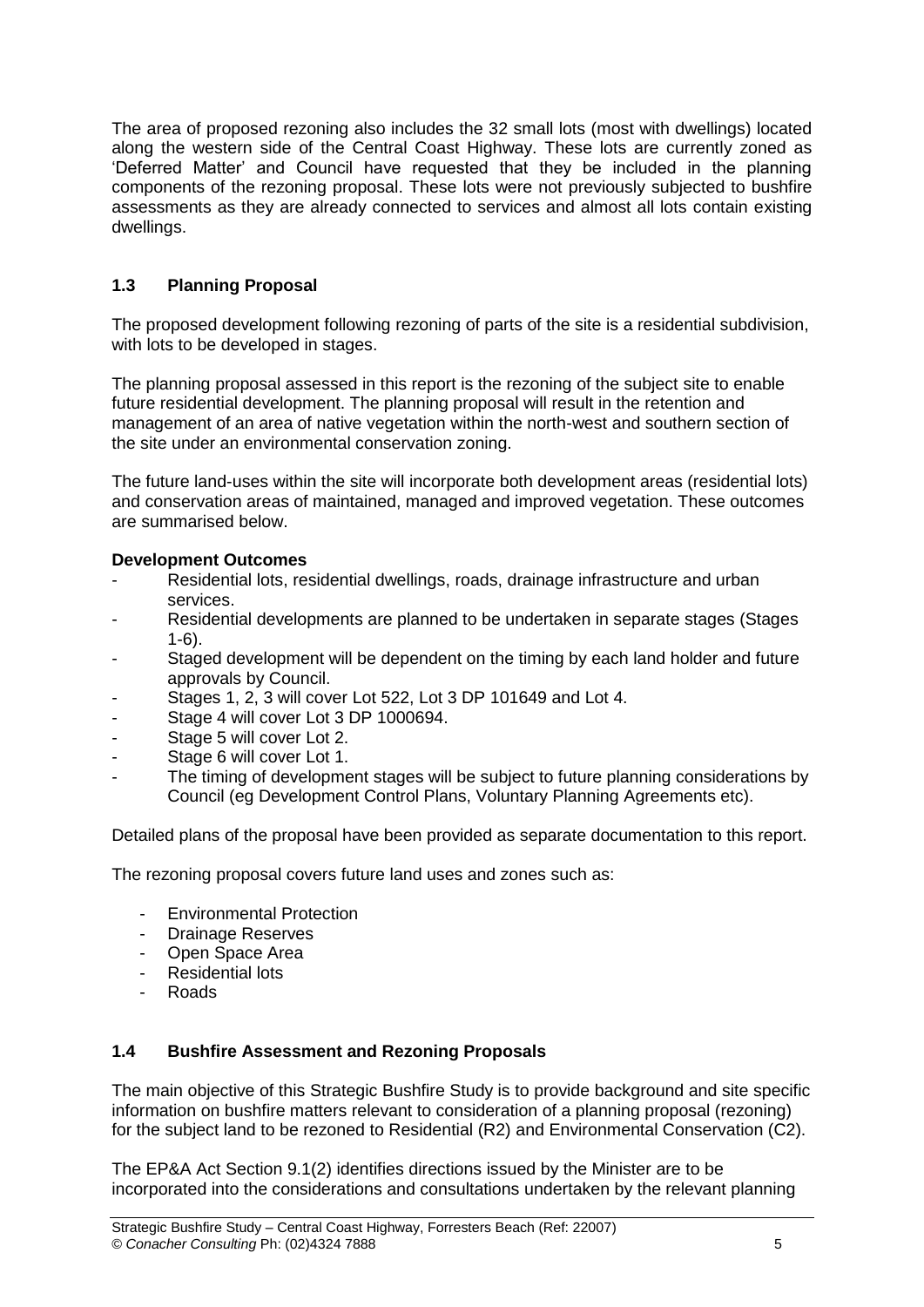authority during the rezoning process. In this particular proposal Local Planning Direction 4.4 Planning for Bushfire Protection is relevant. This Planning Direction identified that a planning proposal must have regard to Planning for Bushfire Protection paragraph (5) 2019.

Section 4.2 of Planning for Bushfire Protection (RFS 2019) requires that a Strategic Bushfire Study be completed during the preparation of rezoning proposals. The matters to be covered in a Strategic Bushfire Study are identified in Table 4.2.1 of RFS (2019) and are addressed in this Report.

### *Development Category*

The proposed development following rezoning is classified as a 'residential subdivision' under Chapter 2 of Planning for Bushfire Protection (RFS, 2019) and is therefore 'integrated development' when a development application for subdivision is lodged.

### *Planning for Bushfire Protection (RFS, 2019)*

Due to the presence of Category 1 vegetation on the site, as shown on the Bushfire Prone Land Map, any planning proposal for rezoning or subdivision is required to include a Strategic Bushfire Study prepared in accordance with the requirements of Planning for Bushfire Protection (RFS, 2019).

### *State Legislation*

This development following rezoning is an integrated development and is therefore subject to Section 4.46 of the EP&A Act. Section 100 of the Rural Fires Act also applies to the proposed development as it will be a subdivision of land. Section 4.14 of the EP&A Act applies to any future dwellings to be constructed on the approved lots. The planning proposal for rezoning is subject to the requirements of Planning Direction 4.4 Planning for Bushfire Protection under Section 9.1(2) of the EP&A Act.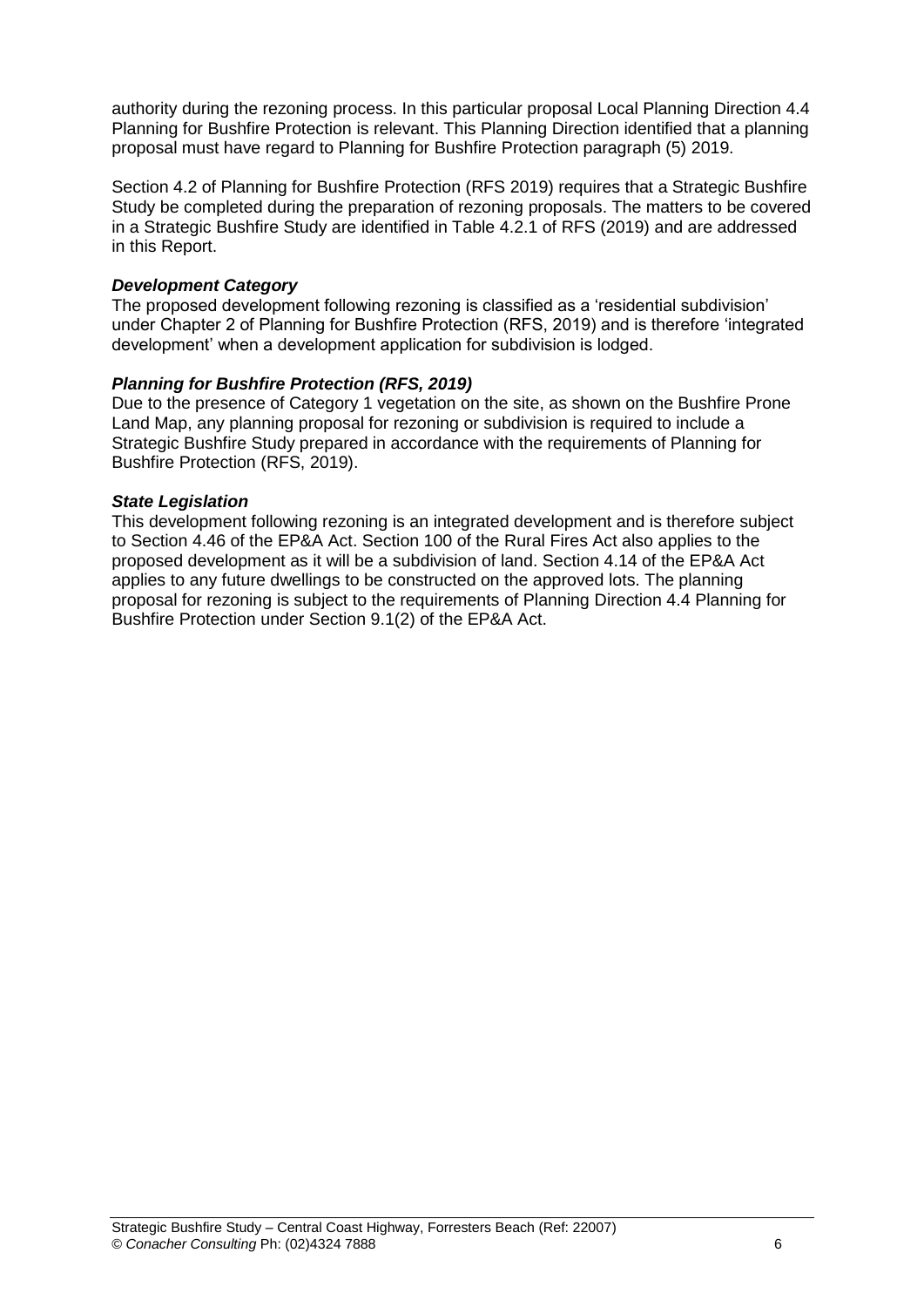### **2 BUSHFIRE LANDSCAPE ASSESSMENT**

### *Climate and Bush Fire Season*

The following details are provided in BCC (2011) for the local area:

*"The typical/average climate in Gosford BFMC area is temperate with predominately summer rainfall and the bush fire season runs from October to March.*

*Prevailing weather conditions associated with the bush fire season in the Gosford BFMC area are north-weatherly winds accompanied by high day-time temperatures and low relative humidity. There are also occasional dry lightning storms occurring during the bush fire season."*

A review of the climate records for the local area that the average maximum temperature between November to March is between 25°C to 27°C. Temperatures above 40°C have been recorded in each of these months. Rainfall is summer dominant with an annual average of 1328mm.

### *Topography*

The site consists of the gently sloping land (0-5% gradient) located on the edge of a large wetland area. The topographical details of the area are shown in Figure 1.The site is situated on the Central Coast Lowlands between the more elevated dune areas of Forresters Beach (east) and the undulating to rolling hills of the Tumbi Umbi Lisarow area.

### *Bushfire Prone Land Map*

Council's Bushfire Prone Land Map (Figure 2) shows the subject site mapped as Buffer to Category 1 Vegetation and Category 1 Vegetation. The site is adjoined to the east, south and west by Category 1 forest vegetation.

### *Forest Fire Danger Index*

The subject site is located within the Central Coast Council Local Government Area in the Greater Sydney Region. The Forest Fire Danger Index for the Greater Sydney Region is rated at 100 for use in determining asset protection zone requirements and categories for bushfire attack.

### *Vegetation Classification*

The principal vegetation types affecting the bushfire hazard located within 140 metres of the proposed lots are outlined below:

- North Cleared land containing residential buildings drainage basins and reserve managed as asset protection zone.
- South Forest and managed land in residential lots.
- East Forest and managed land in residential lots.
- West Forest and managed land in rural residential lots.

North-west Forest vegetation to be retained (within site) in Environmental Conservation Zone.

The extent of vegetation within 600-800 metres of the site is shown in Figure 3.

### *Potential Bushfire Behaviour*

The principle area of potential bushfire hazard affecting the site is the vegetated forest area to the west (off-site) and in the north-west of the site.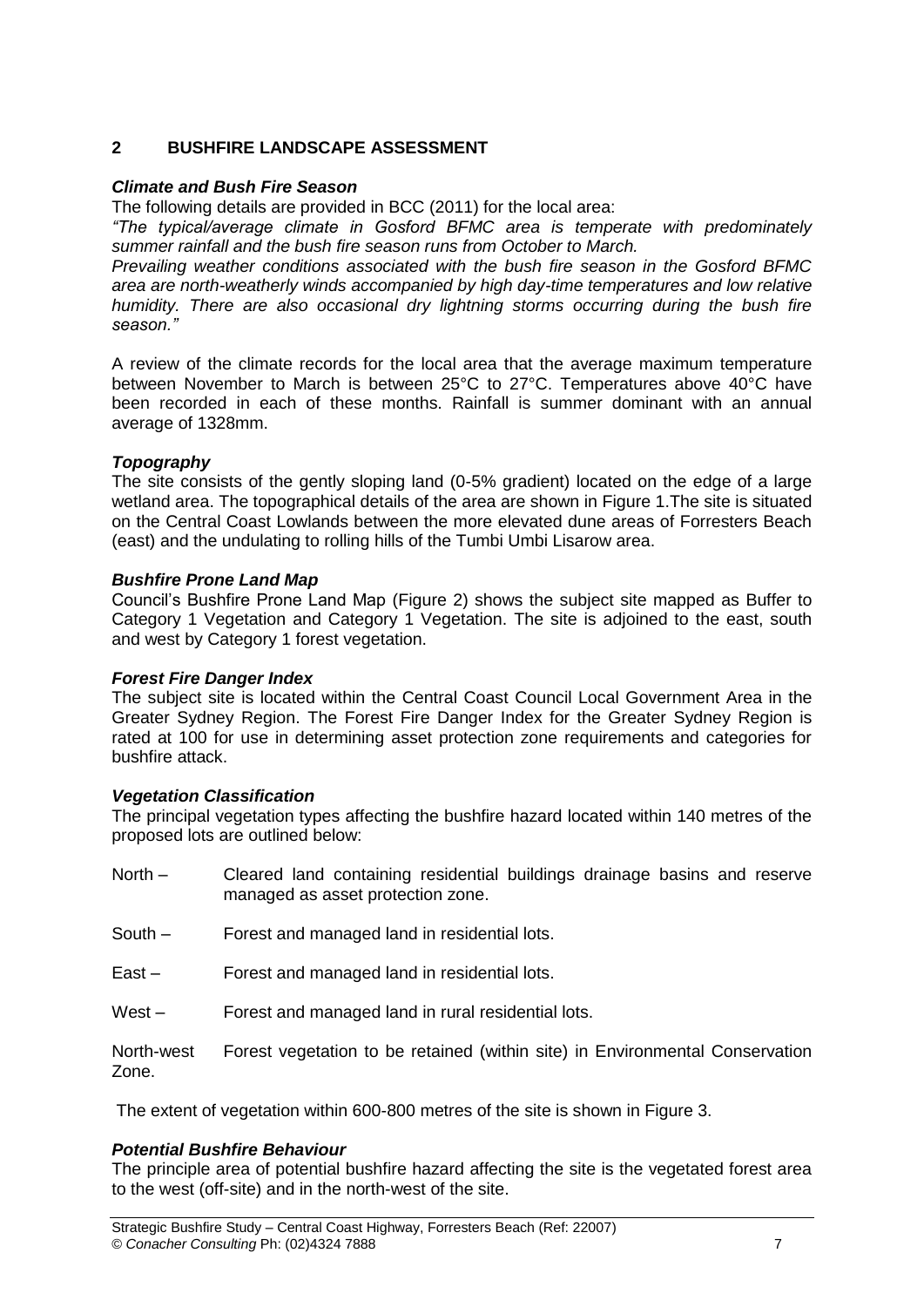The Bushfire Risk Management Plan (BCC 2011) has identified the Bakali Road area as being a human settlement asset (N°270) with a low level of bushfire risk. This area has been assessed as 'unlikely' to be affected by bushfire with a moderate consequence of impact from a bushfire.

An analysis of the potential bushfire spread and intensity under various weather scenarios has not been completed at this early stage of assessment. This analysis would be more appropriate when determining a performance based solution for future bushfire protection measures if required with a future subdivision application.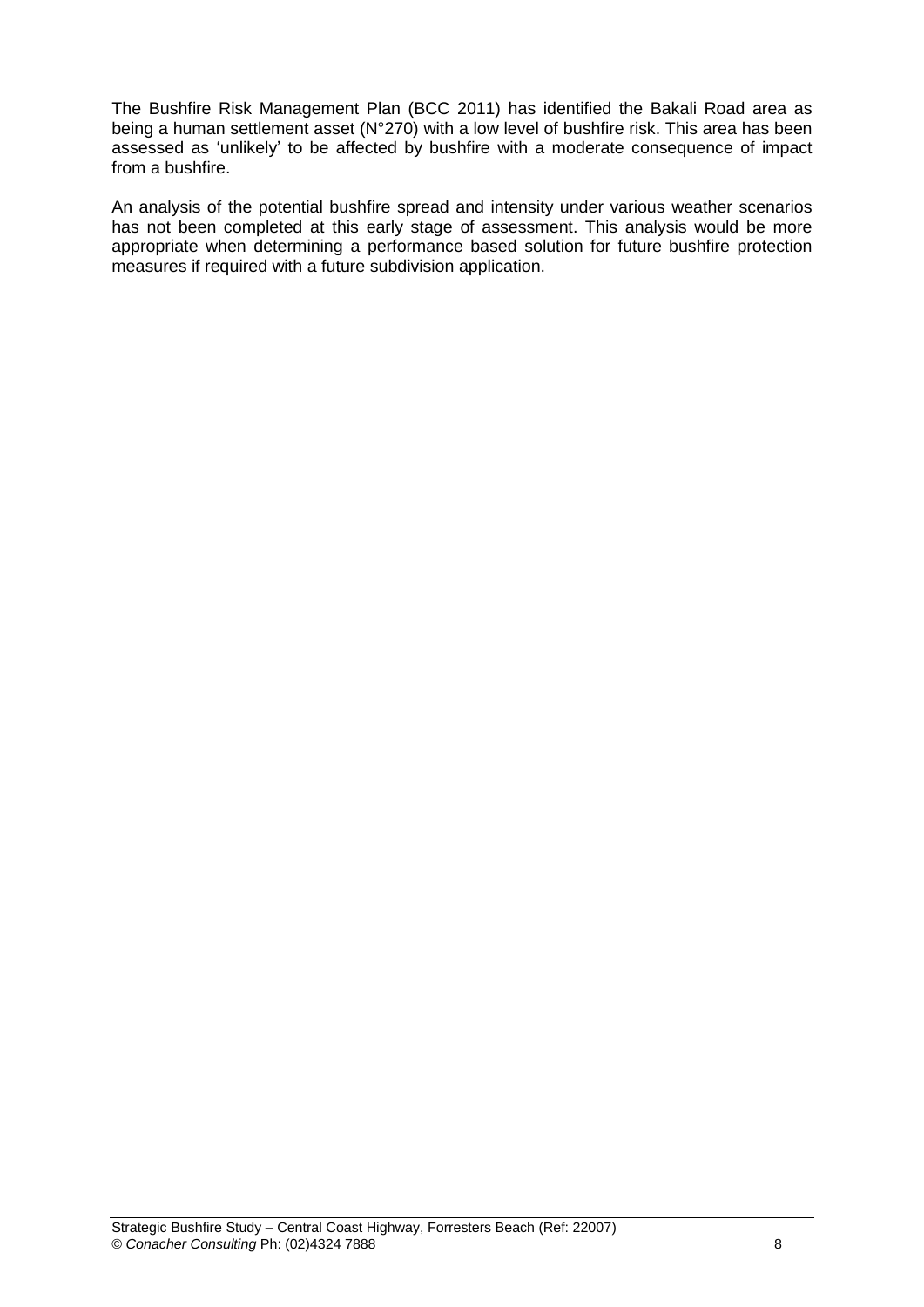### **3 LAND USE ASSESSMENT**

### *Land Rezoning Proposal*

The rezoning proposal is predominately for rezoning the majority of the site to residential for single lot residential dwellings. Areas of proposed environmental conservation and public recreation are proposed in the north-west of the site. No industrial, commercial or special fire protection purpose development is proposed.

The areas of proposed residential lots have been considered through the planning analysis completed to ne the areas most suited for residential lots and future dwellings.

### *Bushfire Asset Protection Zone Assessment*

A preliminary assessment of the asset protection zone requirements and bushfire attack in relation to the adjoining lands, vegetation and slope gradients for the site is provided in Table 3.1.

| <b>TABLE 3.1</b><br>ASSET PROTECTION ZONE ASSESSMENT<br>(from Table A1.12.2 of RFS 2019) |                                                         |                                         |                                                                               |  |  |  |
|------------------------------------------------------------------------------------------|---------------------------------------------------------|-----------------------------------------|-------------------------------------------------------------------------------|--|--|--|
| <b>Direction</b>                                                                         | Vegetation<br><b>Classification</b><br>(within 140m)    | <b>Effective Slope</b><br>(within 100m) | Recommended<br><b>APZ Distance</b><br>from Bushfire<br><b>Hazard (metres)</b> |  |  |  |
| <b>North</b>                                                                             | <b>Reduced Vegetation</b>                               | Upslope                                 | NR                                                                            |  |  |  |
| South                                                                                    | Forest                                                  | $0-5^\circ$ downslope                   | 29                                                                            |  |  |  |
| East                                                                                     | <b>Reduced Vegetation</b><br>(Central Coast<br>Highway) | Upslope                                 | NR- >50 metres<br>cleared land<br>present                                     |  |  |  |
| West                                                                                     | Forest/Reduced<br>Vegetation                            | $0-5^\circ$ downslope                   | 29                                                                            |  |  |  |
| $NR = No$ Requirements as no hazard present                                              |                                                         |                                         |                                                                               |  |  |  |

### *Provision of Asset Protection Zones*

All future lots will contain managed gardens/lawns which are effectively low hazard areas.

To achieve a desired maximum BAL 29 construction standard for future dwellings an APZ of at least 29 metres will be required from the adjoining bushfire hazard in the west.

The RFS (2019) have identified that when establishing and maintaining an inner protection area for an APZ the following requirements apply:

- tree canopy cover should be less than 15% at maturity:
- trees at maturity should not touch or overhang the building;
- lower limbs should be removed up to a height of 2m above the ground;
- tree canopies should be separated by 2 to 5m;
- preference should be given to smooth barked and evergreen trees;
- large discontinuities or gaps in vegetation should be provided to slow down or break the progress of fire towards buildings;
- shrubs should not be located under trees:
- shrubs should not form more than 10% ground cover; and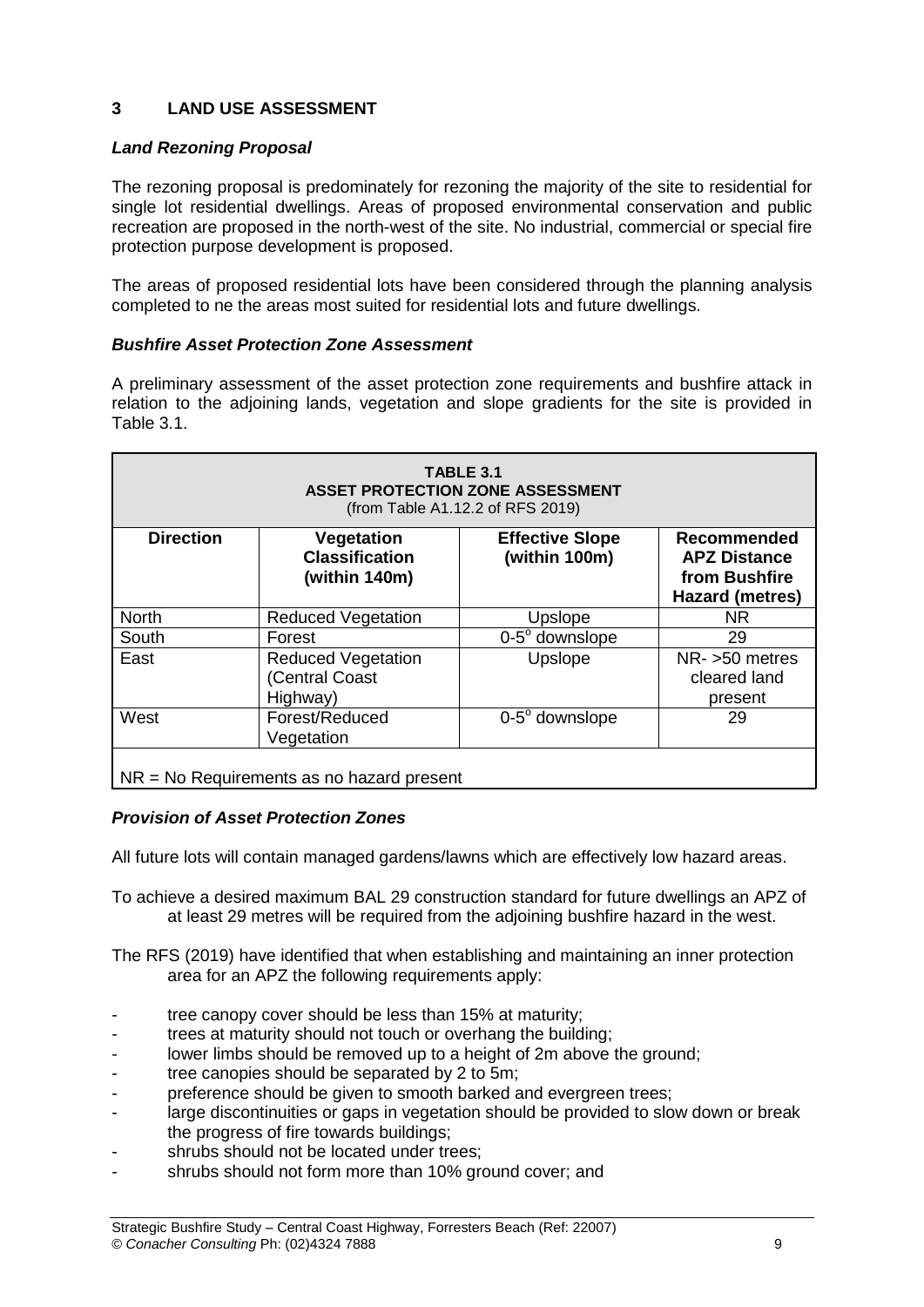- clumps of shrubs should be separated from exposed windows and doors by a distance of at least twice the height of the vegetation.
- grass should be kept mown (as a guide grass should be kept to no more than 100mm in height); and
- leaves and vegetation debris should be removed

#### *Building Construction Requirements and Bushfire Attack Level Determination*

The asset protection zones applying to the future subdivision following rezoning have been determined using the APZ assessment criteria from Table A1.12.2 of Planning for Bushfire Protection (RFS 2019). However for any future dwellings to be located within the future allotments determination of the Bushfire Attack Level for each lot in accordance with Table A1.12.5 of RFS (2019) is required at a later stage when an application for a dwelling on the lots is made.

All dwellings to be located within 100 metres of the mapped bushfire prone vegetation will require construction standards to meet the bushfire attack levels as per the requirements as identified in Table A1.12.5 of RFS (2019). There are no specific construction requirements in relation to RFS (2019) for dwellings located beyond 100 metres from the identified bushfire hazards.

An initial assessment for the BAL determinations based on Table A1.12.5 of RFS (2019) has identified the following BAL's for the site, as measured from the nearby forest vegetation  $(0 -$ 5° downslope):

| BAL 40   | $\sim$ 100 $\mu$ m $^{-1}$ | 22 - 29 metres                                |
|----------|----------------------------|-----------------------------------------------|
| BAL 29   | $\sim 100$                 | 29 - 40 metres                                |
| BAL 19   | $\sim$ 100 $\mu$           | 40 - 54 metres                                |
| BAL 12.5 | <b>Contract Contract</b>   | $54 - 100$ metres                             |
| BAL LOW  | $\sim 1000$ m $^{-1}$      | >100 metres (no specific construction levels) |
|          |                            |                                               |

The final BAL determinations are to be assessed in the future Bushfire Assessment Report prepared at the residential subdivision stage following rezoning.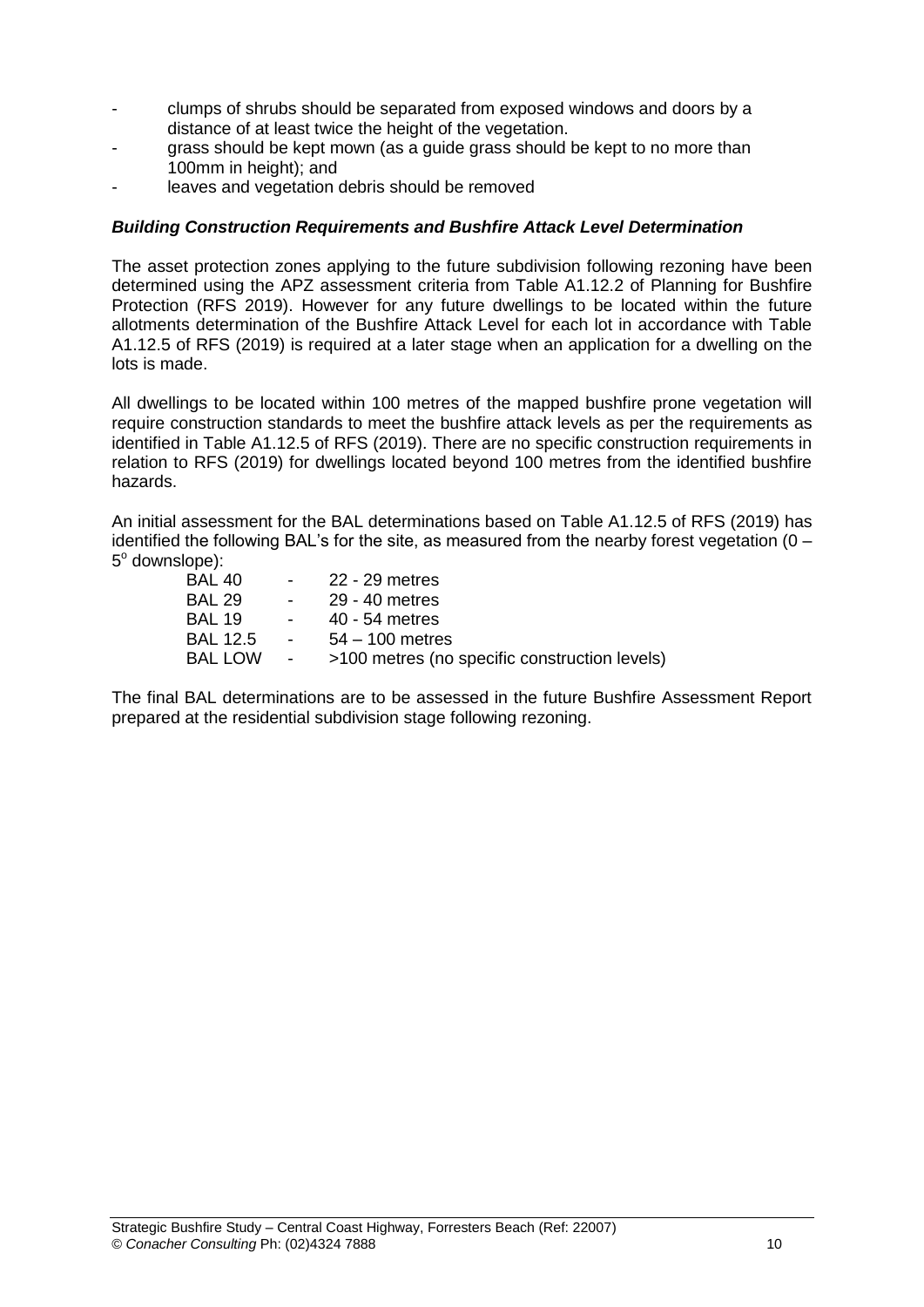### **4 ACCESS AND EGRESS**

### **Road Network**

The existing local road system is shown in Figure4. The site adjoins Central Coast Highway (east and Bakali Road (west). A detailed Traffic Impact Assessment Report for the rezoning proposal has been prepared by traffic engineering consultants, Barker Ryan Stewart. This traffic assessment report identifies that:

- i Northern access/egress for the future developed site will be via a new road connected to the Central Coast Highway via traffic signals in the north
- ii Southern (Bakali Road) access/egress for the site will be via a left in/left out provision on the western side of the Central Coast Highway
- iii The new subdivision road will be a through road, from Central Coast Highway and Bakali Road
- iv Bakalii Road will be upgraded
- v Lots along Central Coast Highway will have either direct access to the Highway or directly access the existing service road on the western side of the Central Coast Highway
- vi Central Coast Highway (Wamberal to Bateau Bay section) is to be upgraded as part of the NSW Government Road Improvement Program. Planning for this upgrade is currently underway. This will include two vehicle travel lanes in both directions.

The Traffic Impact Assessment Report has concluded that the subdivision access roads, intersections and additional traffic generated by the proposed subdivision of the rezoning land will not have a significant impact on the safety and efficiency of the existing road network.

Section 5.3.2 of PBP (RFS 2019) outlines the requirements for public roads within a future residential subdivision. The intent of the public road system in a bushfire emergency is stated in PBP (RFS 2019) as: "*To provide safe operational access to structures and water supply for emergency services, while residents are seeking to evacuate from an area".*

As summarised by the Rural Fires Service future access roads must comply with the following general requirements of Table 5.3b of Planning for Bush Fire Protection 2019 and the following:

- subdivisions of three or more allotments have more than one access in and out of the development;
- traffic management devices are constructed to not prohibit access by emergency services vehicles;
- maximum grades for sealed roads do not exceed 15 degrees and an average grade of not more than 10 degrees or other gradient specified by road design standards, whichever is the lesser gradient:
- all roads are through roads;
- dead end roads are not recommended, but if unavoidable, are not more than 200 metres in length, incorporate a minimum 12 metres outer radius turning circle, and are clearly sign posted as a dead end;
- where kerb and guttering is provided on perimeter roads, roll top kerbing should be used to the hazard side of the road; where access/egress can only be achieved through forest, woodland and heath vegetation, secondary access shall be provided to an alternate point on the existing public road system;
- one way only public access roads are no less than 3.5 metres wide and have designated parking bays with hydrants located outside of these areas to ensure accessibility to reticulated water for fire suppression;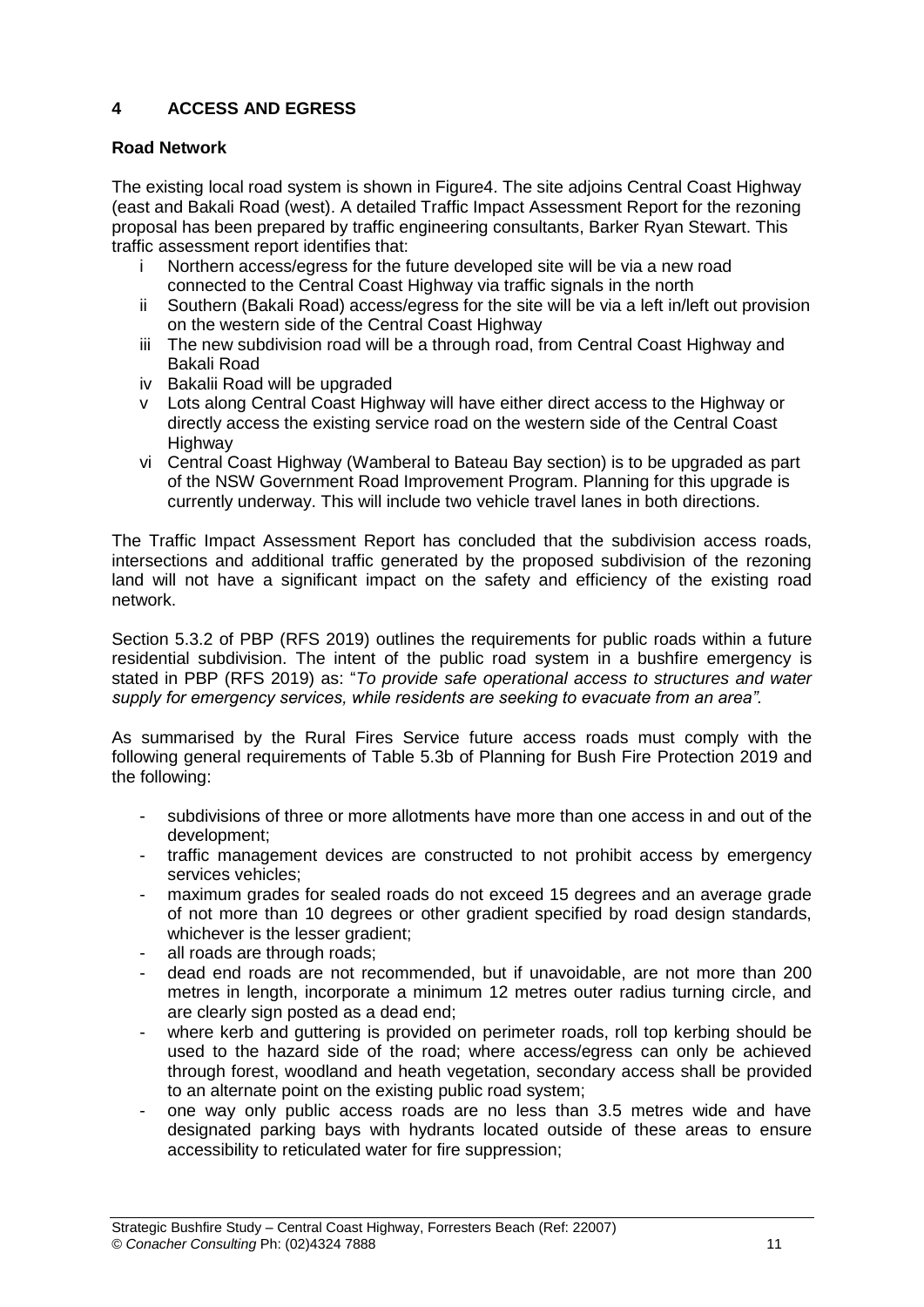- the capacity of perimeter and non-perimeter road surfaces and any bridges/causeways is sufficient to carry fully loaded firefighting vehicles (up to 23 tonnes); bridges/causeways are to clearly indicate load rating;
- hydrants are located outside of parking reserves and road carriageways to ensure accessibility to reticulated water for fire suppression;
- hydrants are provided in accordance with the relevant clauses of AS 2419.1:2005 -Fire hydrant installations System design, installation and commissioning; and
- there is suitable access for a Category 1 fire appliance to within 4m of the static water supply where no reticulated supply is available.

Perimeter roads must comply with the general requirements of Table 5.3b of Planning for Bush Fire Protection (RFS 2019) and the following:

- are two-way sealed roads;
- minimum 8m carriageway width kerb to kerb;
- parking is provided outside of the carriageway width;
- hydrants are located clear of parking areas;
- are through roads, and these are linked to the internal road system at an interval of no greater than 500m;
- curves of roads have a minimum inner radius of 6m;
- the maximum grade road is 15 degrees and average grade of not more than 10 degrees;
- the road crossfall does not exceed 3 degrees; and
- a minimum vertical clearance of 4m to any overhanging obstructions, including tree branches, is provided.

Non-perimeter roads must comply with the general requirements of Table 5.3b of Planning for Bush Fire Protection (RFS 2019) and the following:

- minimum 5.5m carriageway width kerb to kerb;
- parking is provided outside of the carriageway width;
- hydrants are located clear of parking areas;
- roads are through roads, and these are linked to the internal road system at an interval of no greater than 500m;
- curves of roads have a minimum inner radius of 6m;
- the road crossfall does not exceed 3 degrees; and
- a minimum vertical clearance of 4m to any overhanging obstructions, including tree branches, is provided.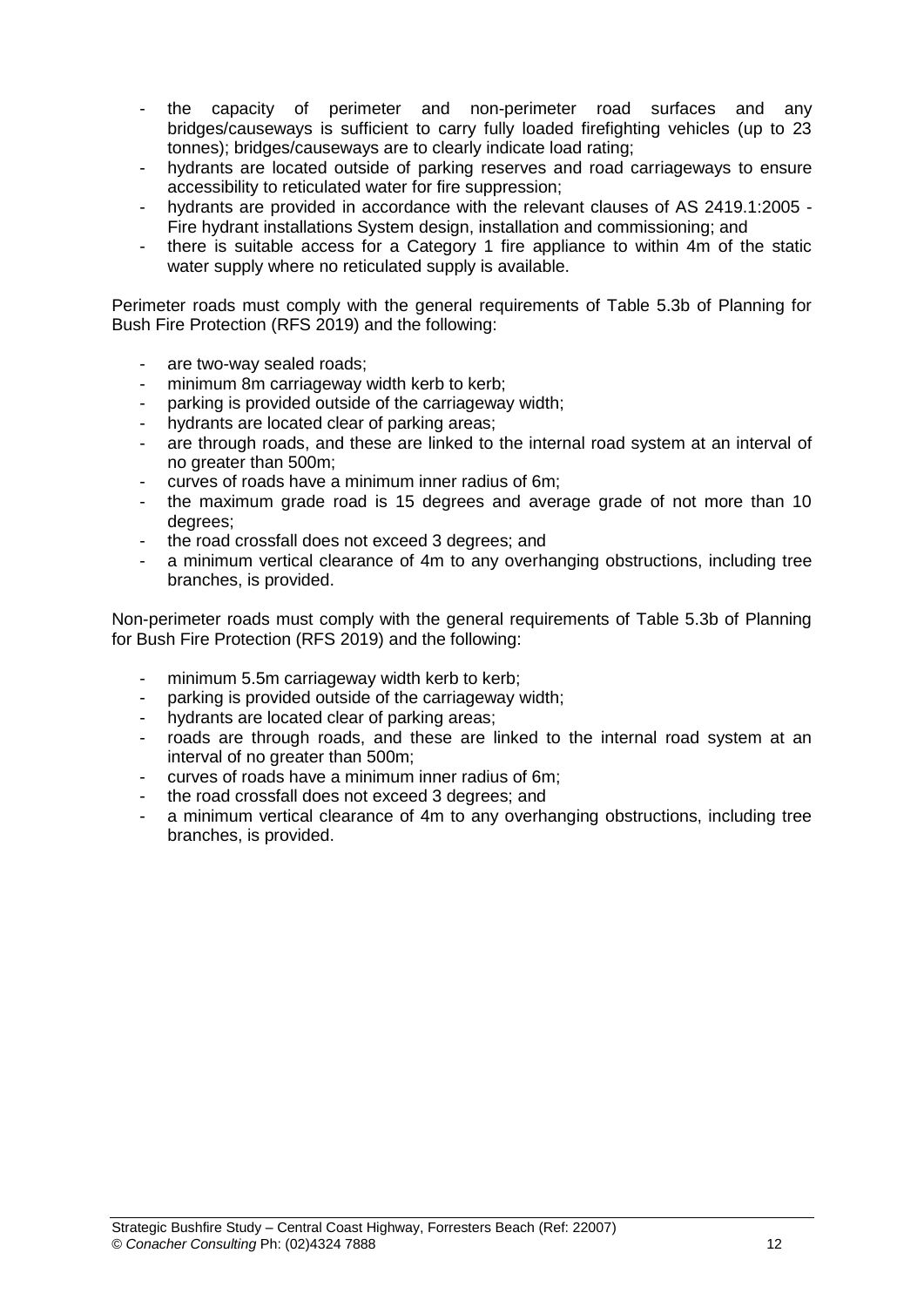### **5. EMERGENCY SERVICES**

All emergency services have access to the site due to its location along on the major connective roads on the Central Coast. The availability of these emergency services during the period of a major local bushfire event scenario has not been experienced and cannot be determined at this stage.

The nearest local depots or stations for the various emergency services are provided below:

Rural Fire Service

Brigade Station, Tumbi Road Wamberal Travel Time: 10 minutes

Fire and Rescue NSW

Station, Central Coast Highway Bateau Bay Travel Time: 5 minutes

#### Ambulance NSW

Station, Duffy Road Terrigal Travel Time 15 minutes

#### Police

Station, Denning Street The Entrance Travel Time 15 minutes

State Emergency Service

Depot, Poleman Avenue Erina Travel Time 30 minutes

All of these emergency services are based within the increasing population areas of the Central Coast.

The mechanisms and planning procedures for providing ongoing resources for the operation and expansion of emergency services is integrated into the compulsory financial contributions from future development applications and services planning implemented by Central Coast Council and the emergency services in coordination with each other.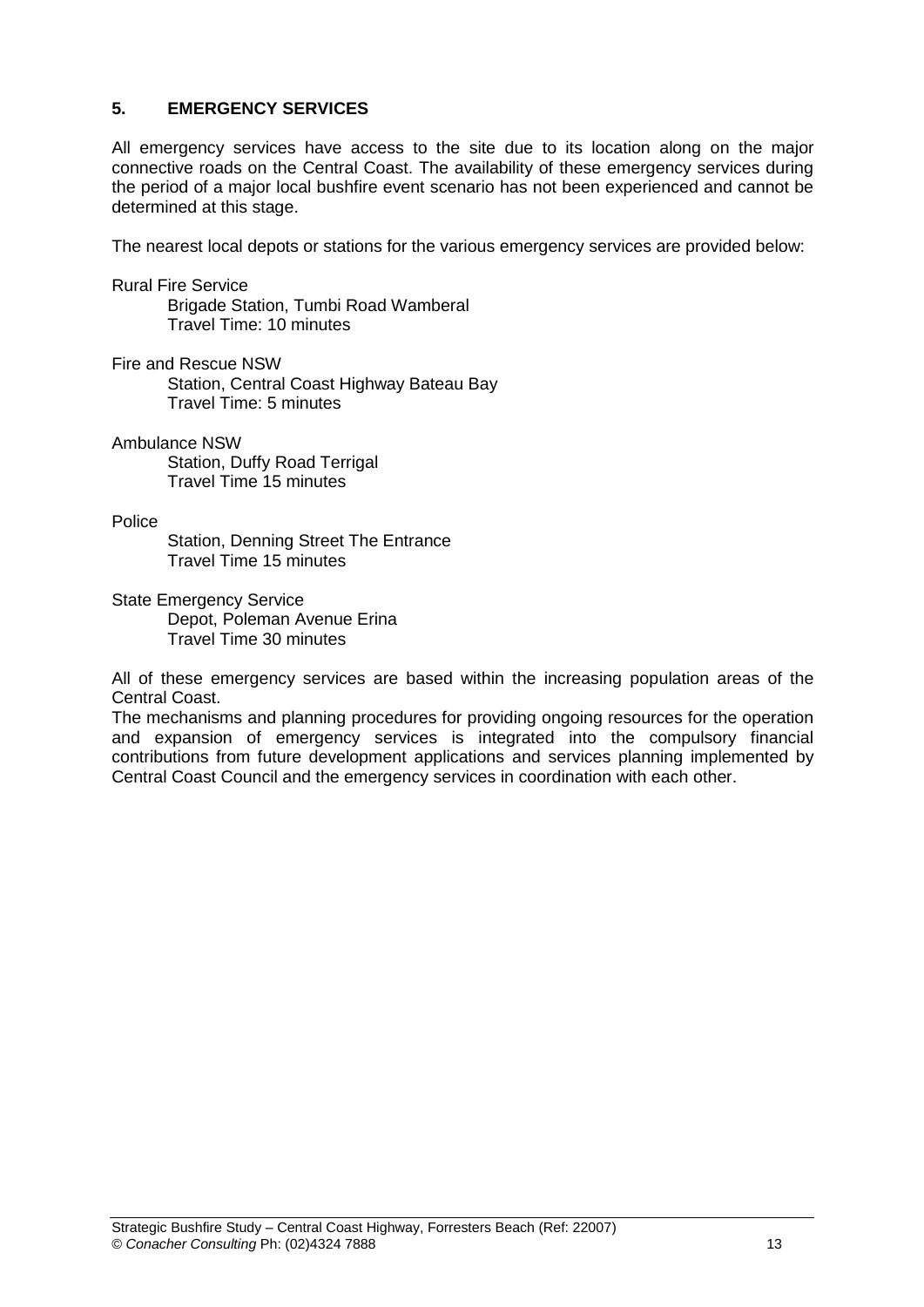### **6. INFRASTRUCTURE**

### **6.1 Water Supply**

The existing urban development in the local area has reticulated water mains. The future development will extend the existing water reticulation from the surrounding infrastructure therefore a supplementary form of water supply will not be necessary for fire fighting purposes. This water supply arrangement is to be in compliance with Section 5.3.3 of 'Planning for Bushfire Protection, (RFS 2019).

A Water and Sewer Analysis Report (Cardno, 2020) has been prepared for the rezoning proposal.

Cardno (2020) identify that it is proposed to construct a new DN150 Watermain into the site from the existing DN300 Watermain near the intersection of Forresters Beach Road and Central Coast Highway. This will travel along the proposed internal road reserve and connect to the existing DN100 Watermain from Bakali Road.

The lots along the western side of Central Coast Highway are already supplied with reticulated water from the DN100 Watermain.

Cardno (2020) have recommended the approval of the rezoning based on the following outcome recommendation that

*"The proposed provision of a DN150 Watermain extension to the existing DN100 Watermain will provide the capacity to service the proposed development with potable water"(*Page 11 Section 4.2*).*

### **6.2 Power**

The future lots will be supplied with underground power from the existing power. There are no high voltage powerlines affecting the subject site.

### **6.3 Gas Supply**

The future lots will be supplied with underground gas supply from the existing gas supply network along the western side of Central Coast Highway. There are no high pressure gas pipelines affecting the subject site.

### **6.4 Communications**

The future lots will be connected to the underground fibre network. Mobile telephone coverage is available via the local communications network.

The reticulated water supply, fire hydrant spacing, sizing and pressure is to comply with the requirements of AS2419.1 – 2005. A certification or test report from the Water Supply Authority demonstrates that the requirements of AS2419.1-2005 can be achieved during a bushfire event.

As summarised by the RFS the intent of water and utility services is to provide adequate services of water for the protection of buildings during and after the passage of a bush fire, and to locate gas and electricity so as not to contribute to the risk of fire to a building.

The provision of water, electricity and gas must comply with the following in accordance with Table 5.3c of Planning for Bush Fire Protection (RFS 2019):

reticulated water is to be provided to the development where available;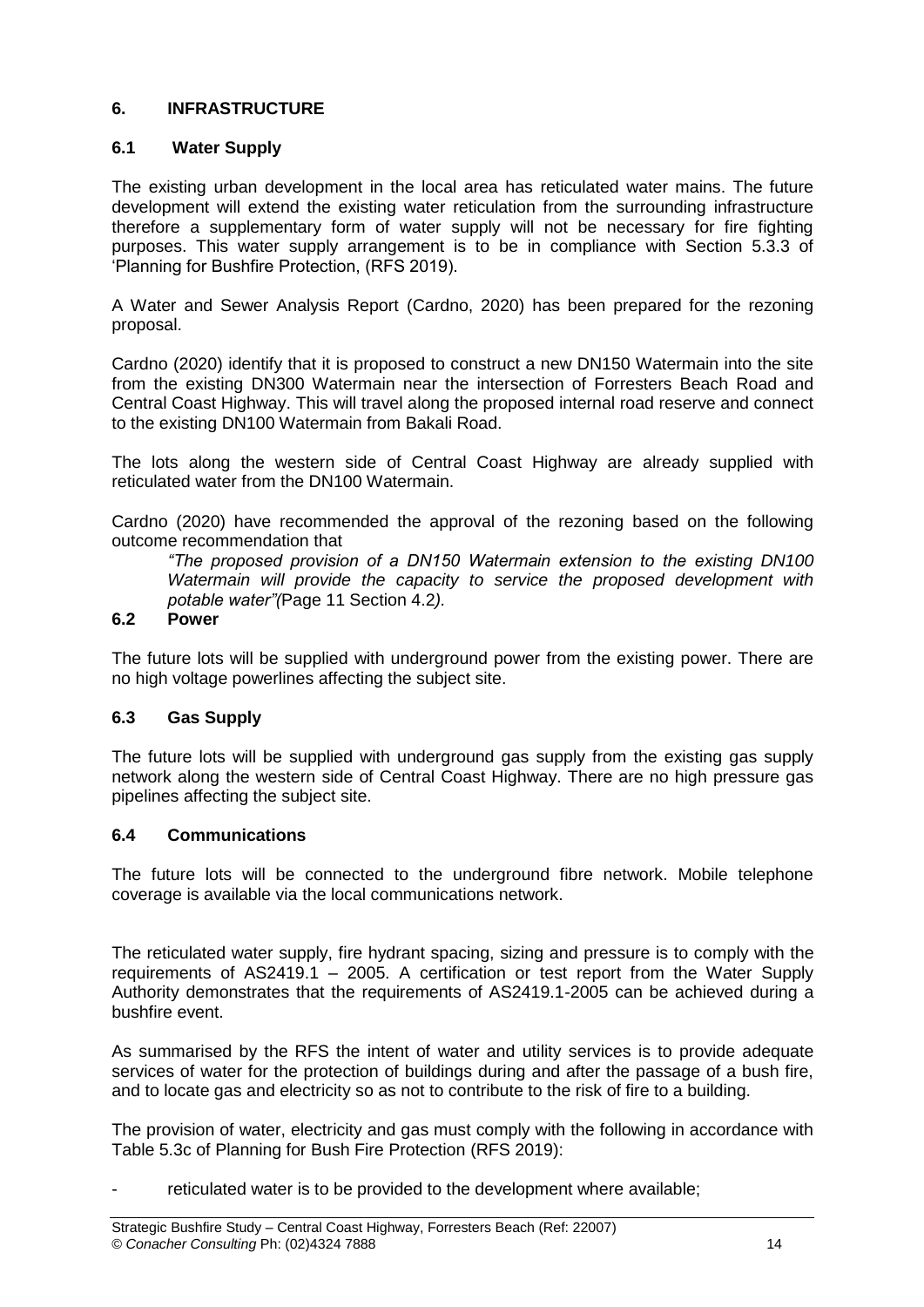- fire hydrant, spacing, design and sizing complies with the relevant clauses of Australian Standard AS2419;
- hydrants are and not located within any road carriageway;
- reticulated water supply to urban subdivisions uses a ring main system for areas with perimeter roads;
- fire hydrant flows and pressures comply with the relevant clauses of AS 2419;
- all above-ground water service pipes are metal, including and up to any taps;
- where practicable, electrical transmission lines are underground;
- where overhead, electrical transmission lines are proposed as follows:
- lines are installed with short pole spacing (30m), unless crossing gullies, gorges or riparian areas;
- no part of a tree is closer to a power line than the distance set out in accordance with the specifications in ISSC3 Guideline for Managing Vegetation Near Power Lines.
- reticulated or bottled gas is installed and maintained in accordance with AS/NZS 1596:2014 and the requirements of relevant authorities, and metal piping is used;
- reticulated or bottled gas is installed and maintained in accordance with AS/NZS 1596:2014 ‐ The storage and handling of LP Gas, the requirements of relevant authorities, and metal piping is used;
- all fixed gas cylinders are kept clear of all flammable materials to a distance of 10m and shielded on the hazard side;
- connections to and from gas cylinders are metal; polymer‐sheathed flexible gas supply lines are not used; and
- above-ground gas service pipes are metal, including and up to any outlets.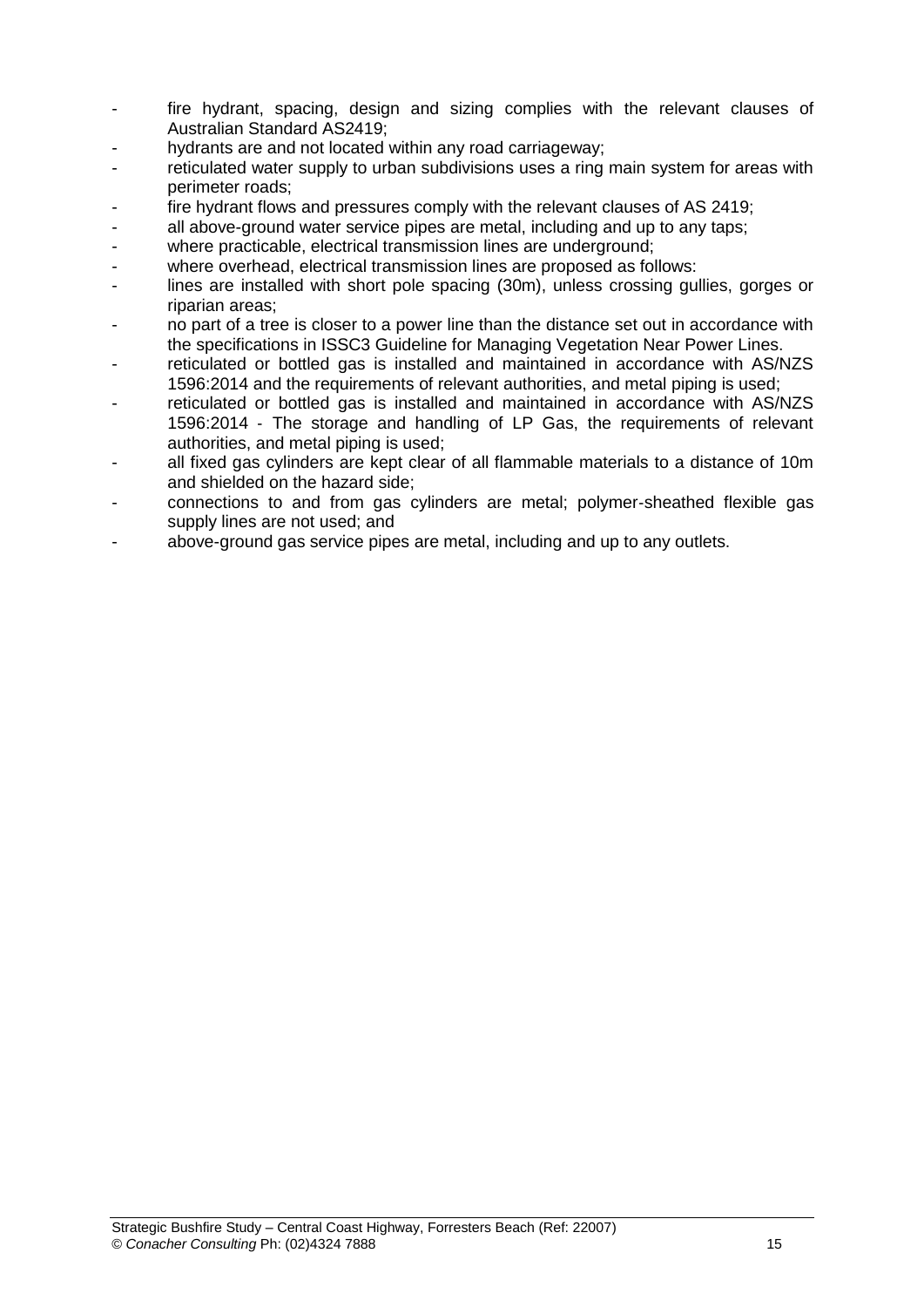### **7. ADJOINING LAND**

The adjoining land use and zoning is shown in Figure 4 and 5. The local road network is shown in Figure 5. The internal road system for Stages 1,2,3 is shown in Figure 6.

The surrounding land uses are:

- North Developed residential land.
- South Developed residential land and undeveloped bushland (forest).
- East Developed residential land.
- West Undeveloped bushland (forest) and rural residential lots.

The principle direction of potential bushfire impact is from the forest vegetation to the west and the retained forest in the north-west part of the site. There are no requirements to be imposed on adjoining landowners to increase the level of bushfire protection measures on their land to decrease the bushfire risk to the future lots.

All future bushfire protection measures will be implemented within the subject site. These include:

- provision of appropriate asset protection zones
- construction of future swellings to appropriate bushfire attack levels to BAL 29 or lower
- provision of roads and water supply to meet the requirements of RFS (2019) as previously documented in this report.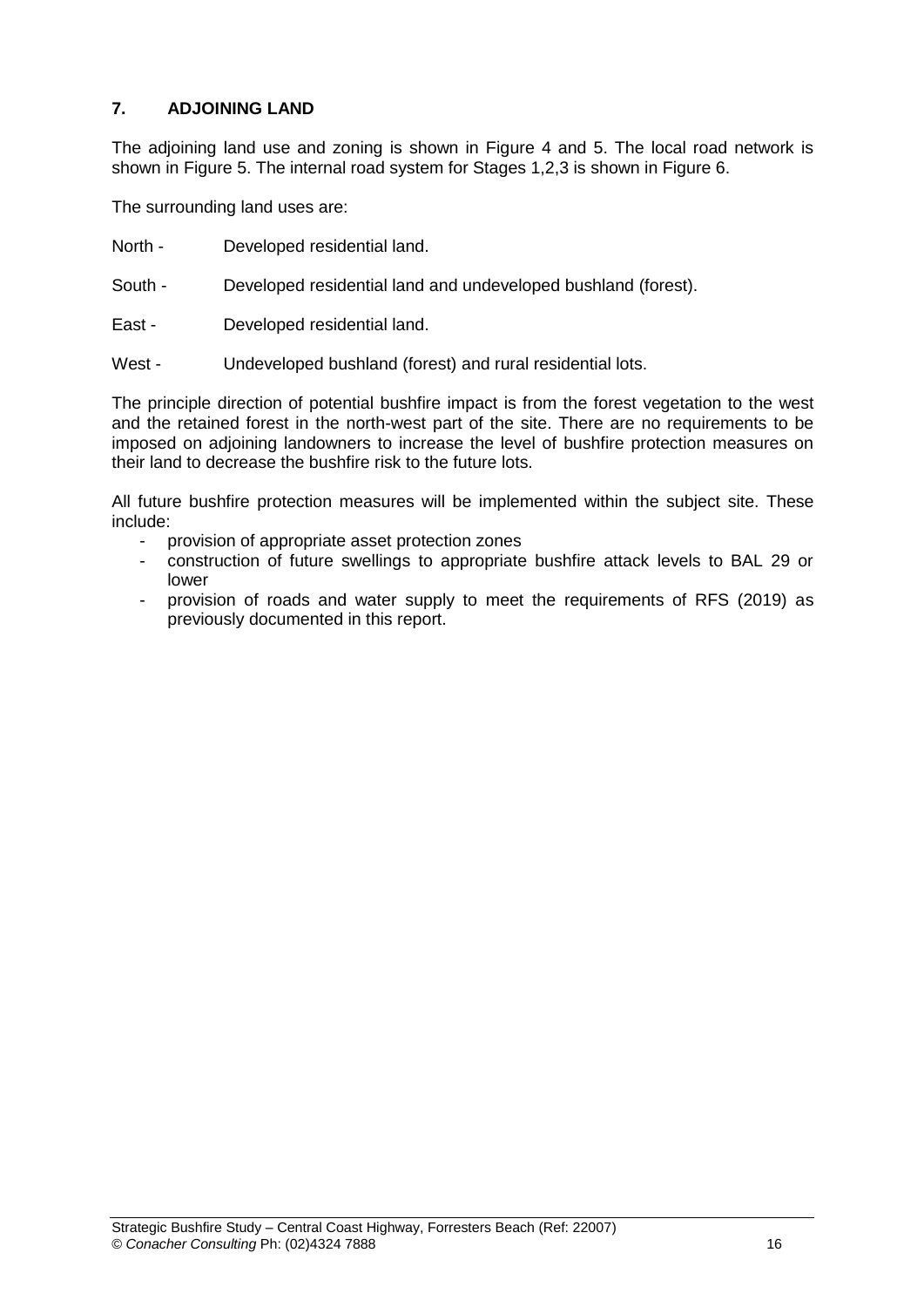### **8. CONCLUSIONS AND RECOMMENDATIONS**

### **8.1 Aim and Objectives of Planning for Bushfire Protection**

"*The aim of Planning for Bushfire Protection is to provide for the protection of human life and minimise impacts on property form the threat of bushfire, while having due regard to development potential, site characteristics and protection of the environment" (RFS 2019 pg 10).*

The preparation of this Strategic Bushfire Study and subsequent assessment by Council and the Rural Fire Service ensures compliance with the aim of Planning for Bushfire Protection.

The following comments are provided in relation to satisfying the objectives of PBP.

### *Objective 1*

*(i) afford buildings and their occupants protection from exposure to a bush fire;*

Construction of dwellings to meet the requirements of the specific bushfire attack levels (BAL) for each lot, and the provision of the APZ, will ensure that adequate protection is provided to dwellings and occupants of any future dwelling in the event of a bushfire.

### *Objective 2*

*(ii) provide for a defendable space to be located around buildings;*

The establishment and maintenance of the completed subdivision and asset protection zones will provide a defendable space located around buildings.

#### *Objective 3*

*(iii) provide appropriate separation between a hazard and buildings which, in combination with other measures, prevent the likely fire spread to building;*

The asset protection zones to be provided shows that dwellings are not to be constructed within the flame zone for any lot. The management of the APZ's as an inner protection area is designed to prevent the spread of fire to future dwellings.

#### *Objective 4*

*(iv) ensure that appropriate operational access and egress for emergency service personnel and occupants is available;*

The existing road system and proposed extension of this road system constructed to the width requirements of Section 5.3.2 of RFS (2019) will ensure safe operational ingress for emergency services and also simultaneous safe egress for residents during a bushfire emergency within the local area.

### *Objective 5*

*(v) provide for ongoing management and maintenance of bushfire protection measures,* 

The APZ within the future lots and the roadways is to be managed as an inner protection zone during the development and occupation of the site.

#### *Objective 6*

*(vi) ensure that utility services are adequate to meet the needs of firefighters* 

The adequacy of utility services such as water supply is discussed in Section 6 of this document. The utility services are to be adequate to meet the needs of firefighters (and others assisting in bush fire fighting).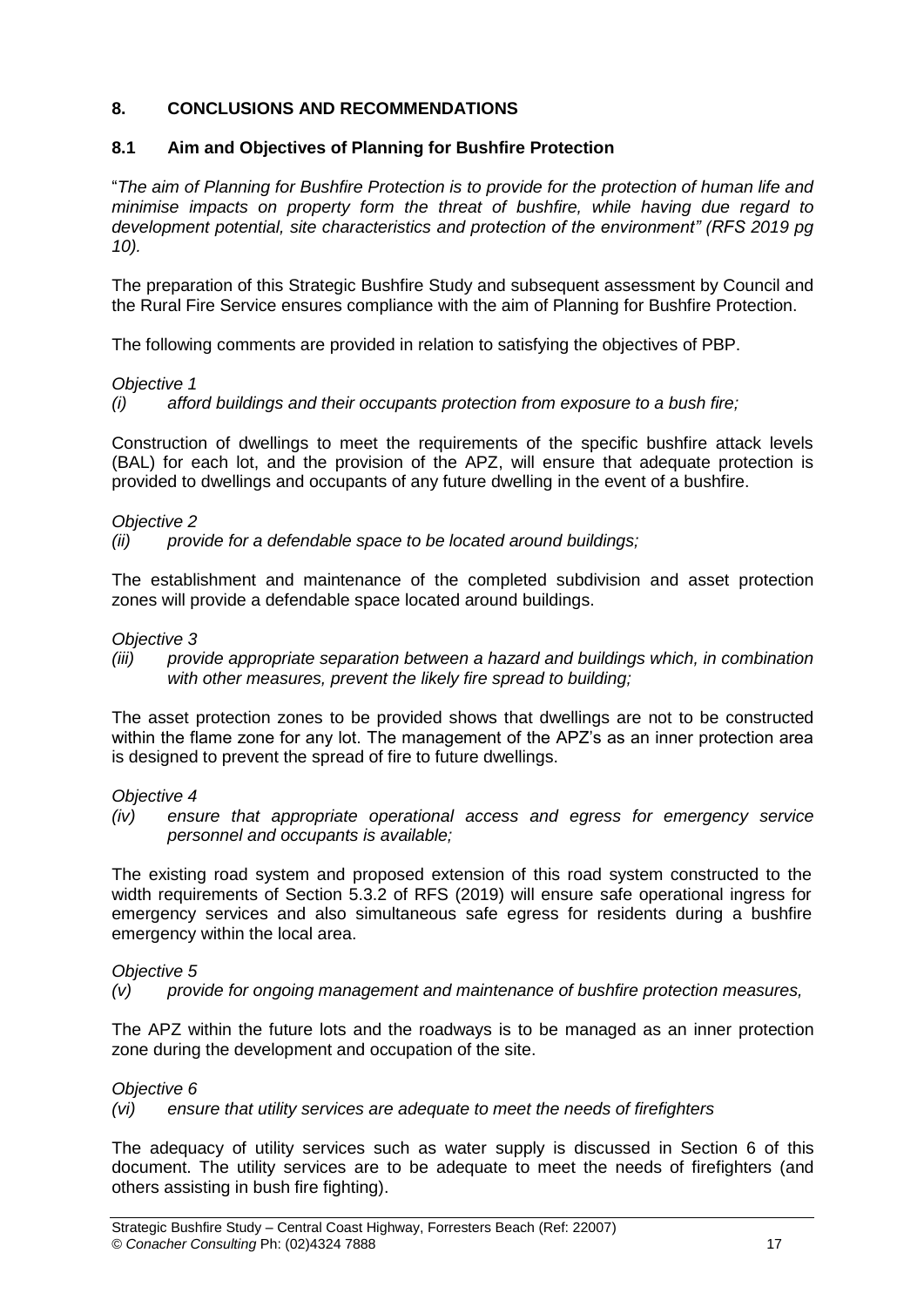### **8.2 Recommendations**

The following recommendations are provided in relation to the requirements of RFS (2019).

- i. Management of the areas identified as asset protection zones to the standards of an inner protection area as outlined in Appendix 4 of RFS (2019).
- ii. Construction of future roads to meet the requirements of Section 5.3.2 of RFS (2019)
- iii. Provision of water and services to be in accordance with Section 5.3.3 of RFS (2019).
- iv. Construction of future dwellings to meet the bushfire attack levels as determined from the distance to the remaining bushfire hazard as identified in Section 2.3 of this Report.

#### **8.3 Concluding Comments**

The proposed rezoning for future residential development has been assessed for its compliance with the accepted solutions for bushfire protection measures and the Aims and Objectives of Planning for Bushfire Protection. With the implementation of the combination of measures recommended, and outlined in Sections 2 and 3 of this report, the overall aims and objectives of Planning for Bushfire Protection (RFS 2019) can be achieved for the proposed development.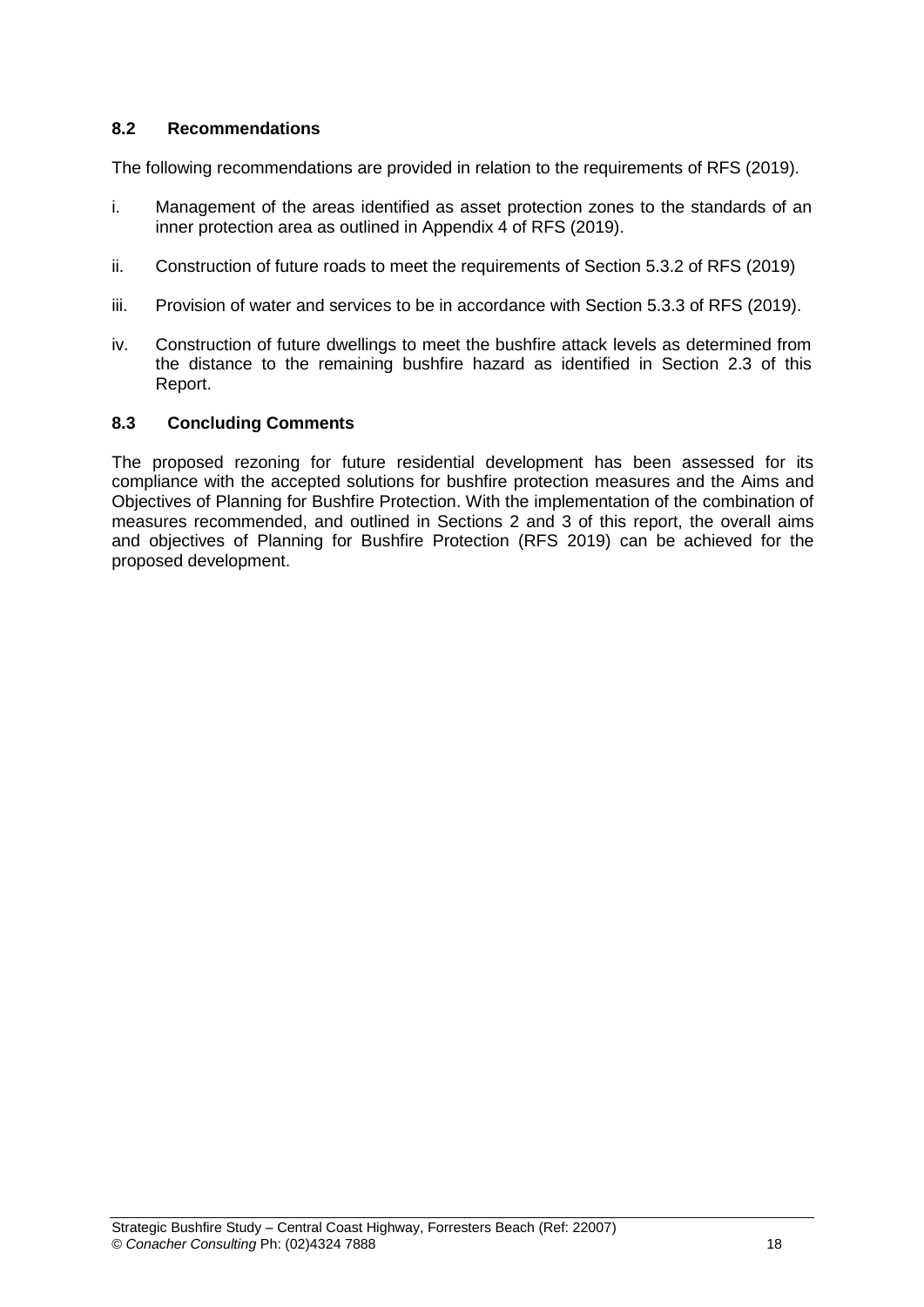### **REFERENCES**

Bureau of Meterology (2022) Climate Statistics for Gosford, NSW

- Bushfire Coordinating Committee (2011) Bushfire Risk Management Plan-Gosford District
- Barker Ryan Stewart (2021) Traffic Impact Assessment Report Bakali Road Forrester Beach Unpublished Report
- Cardno (2020) Water and Sewer Analysis Forresters Beach Planning Stage 2 Unpublished Report
- Councils of Standards Australia AS3959 (2018) Australian Standard Construction of buildings in bush fire-prone areas.
- NSW Rural Fire Service (2019) *'Planning for Bush Fire Protection - A Guide for Councils, Planners, Fire Authorities and Developers*. NSW Rural Fire Service.

NSW Rural Fire Service (2019) Comprehensive Vegetation Fuel Loads (Fact Sheet).

SAI Global (2005) Australian Standard 2419.1 Fire hydrant installations- system design, installation and commissioning.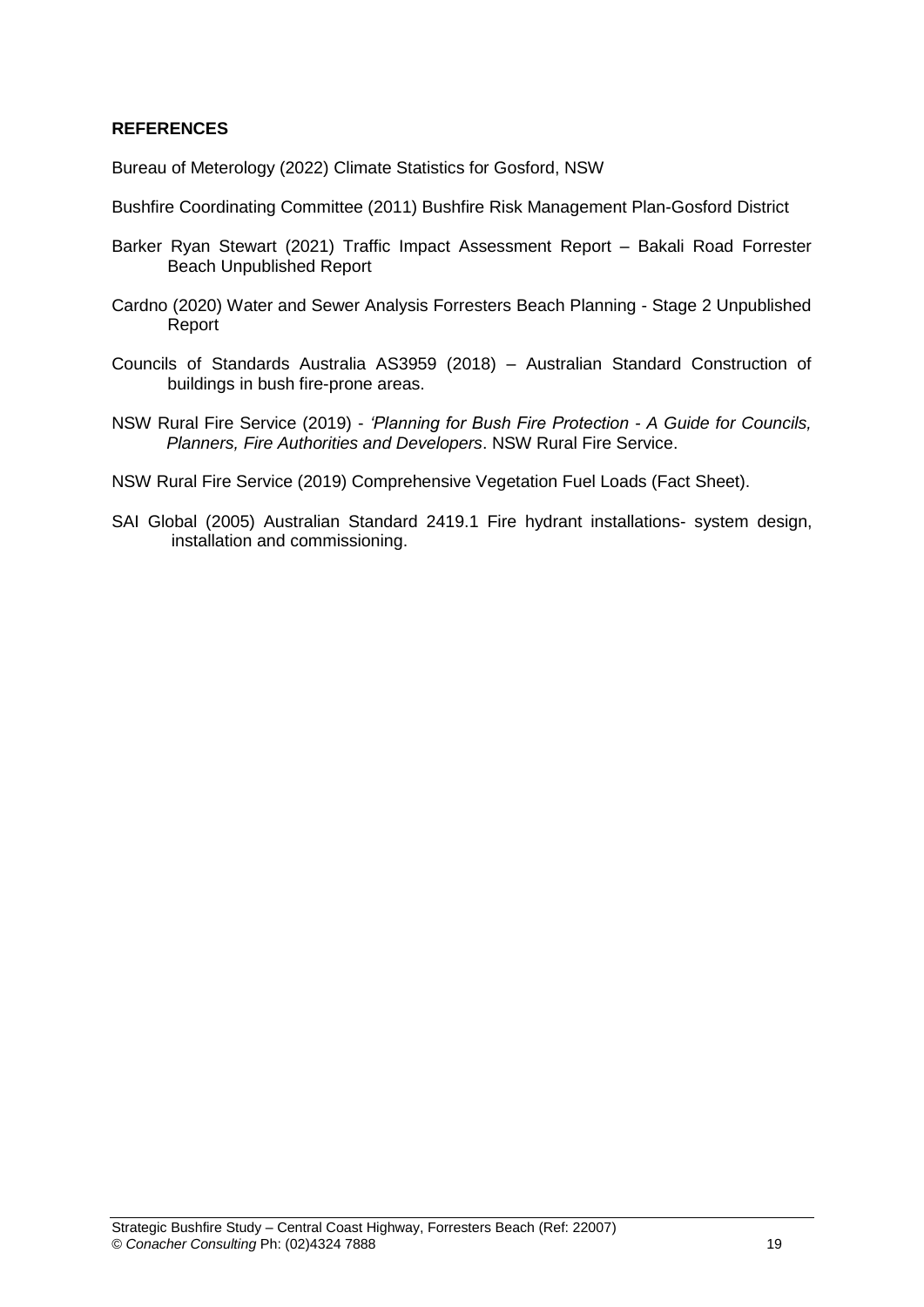### **FIGURES**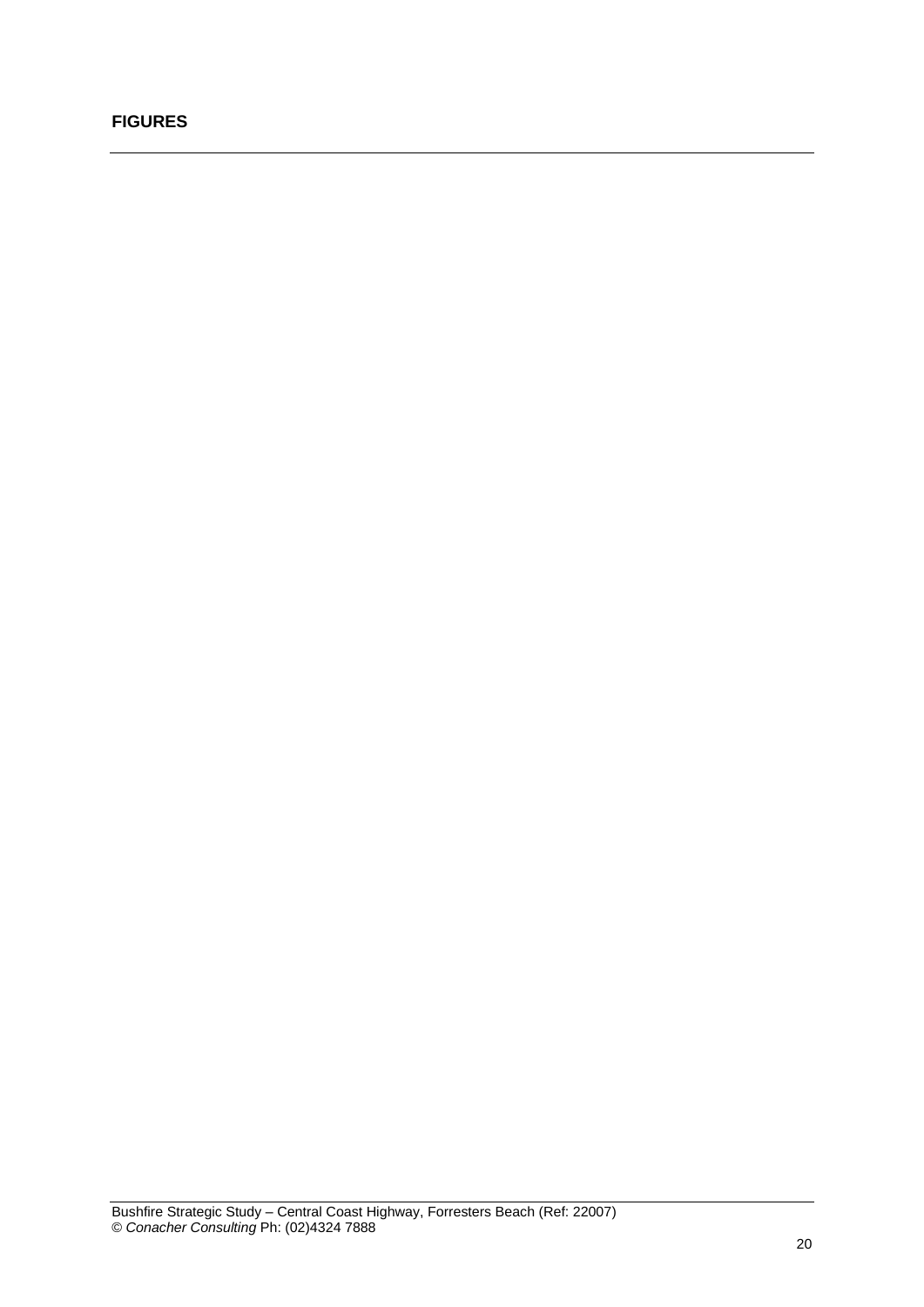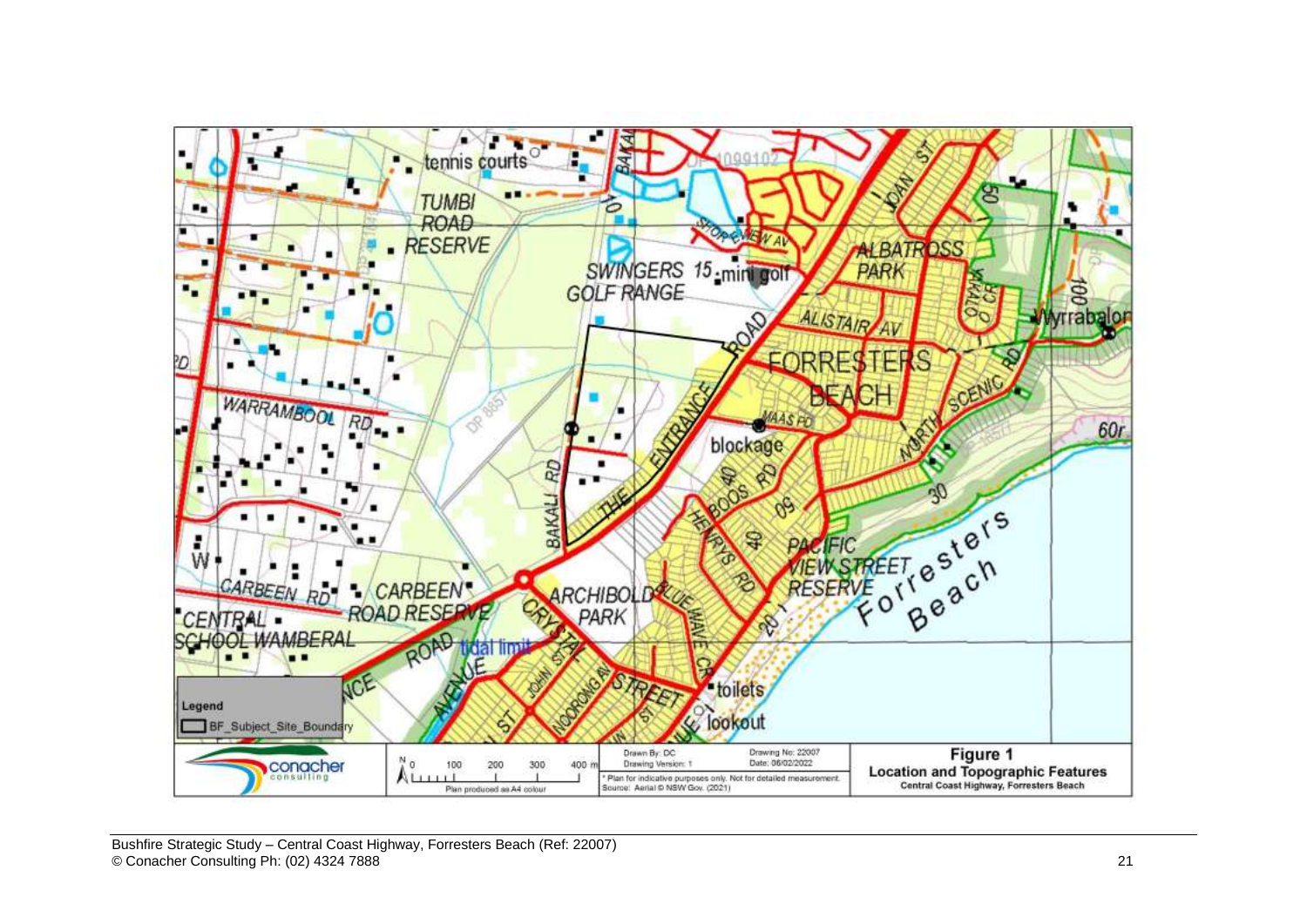

Bushfire Strategic Study – Central Coast Highway, Forresters Beach (Ref: 22007 ) © Conacher Consulting Ph: (02) 4324 7888 22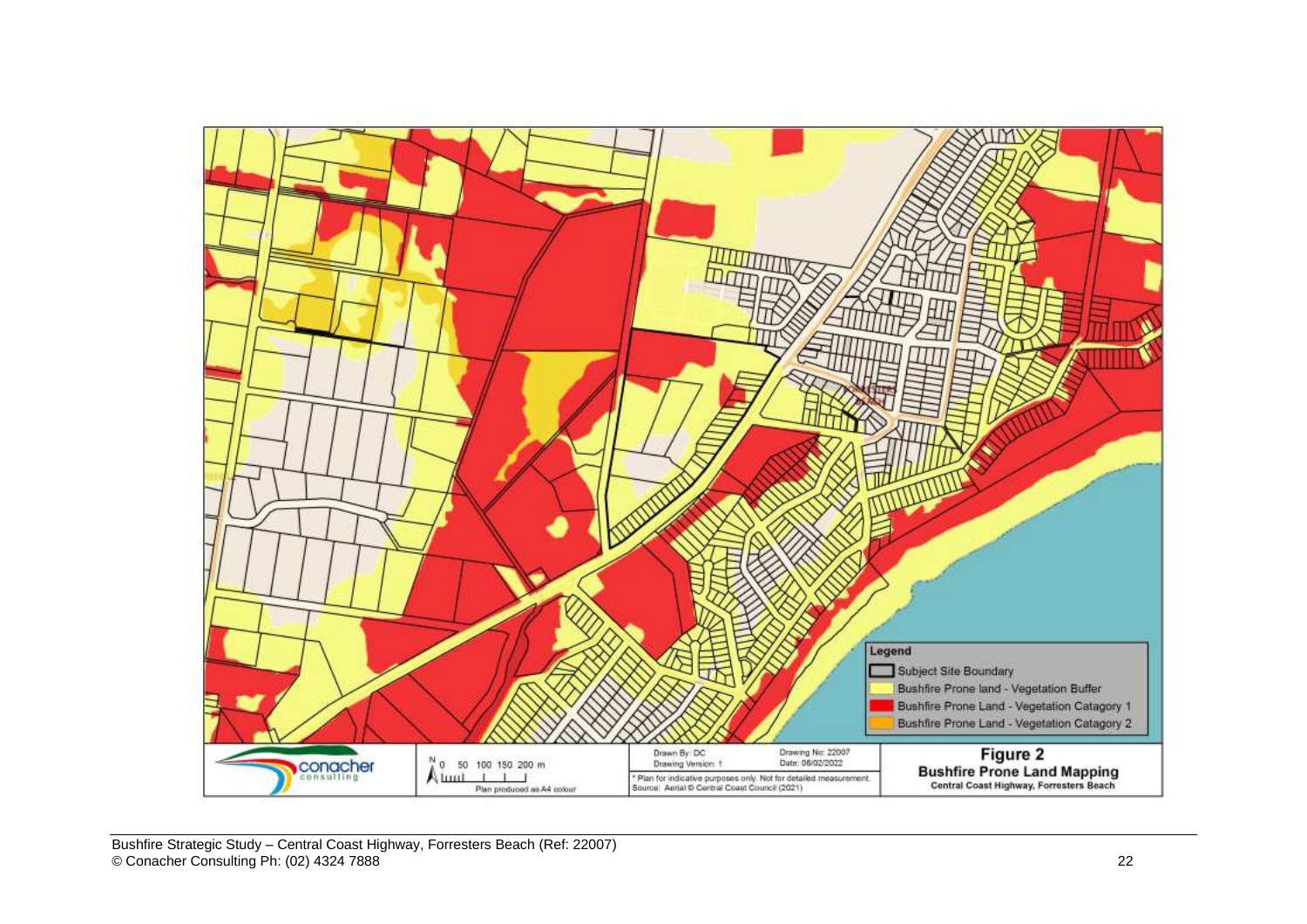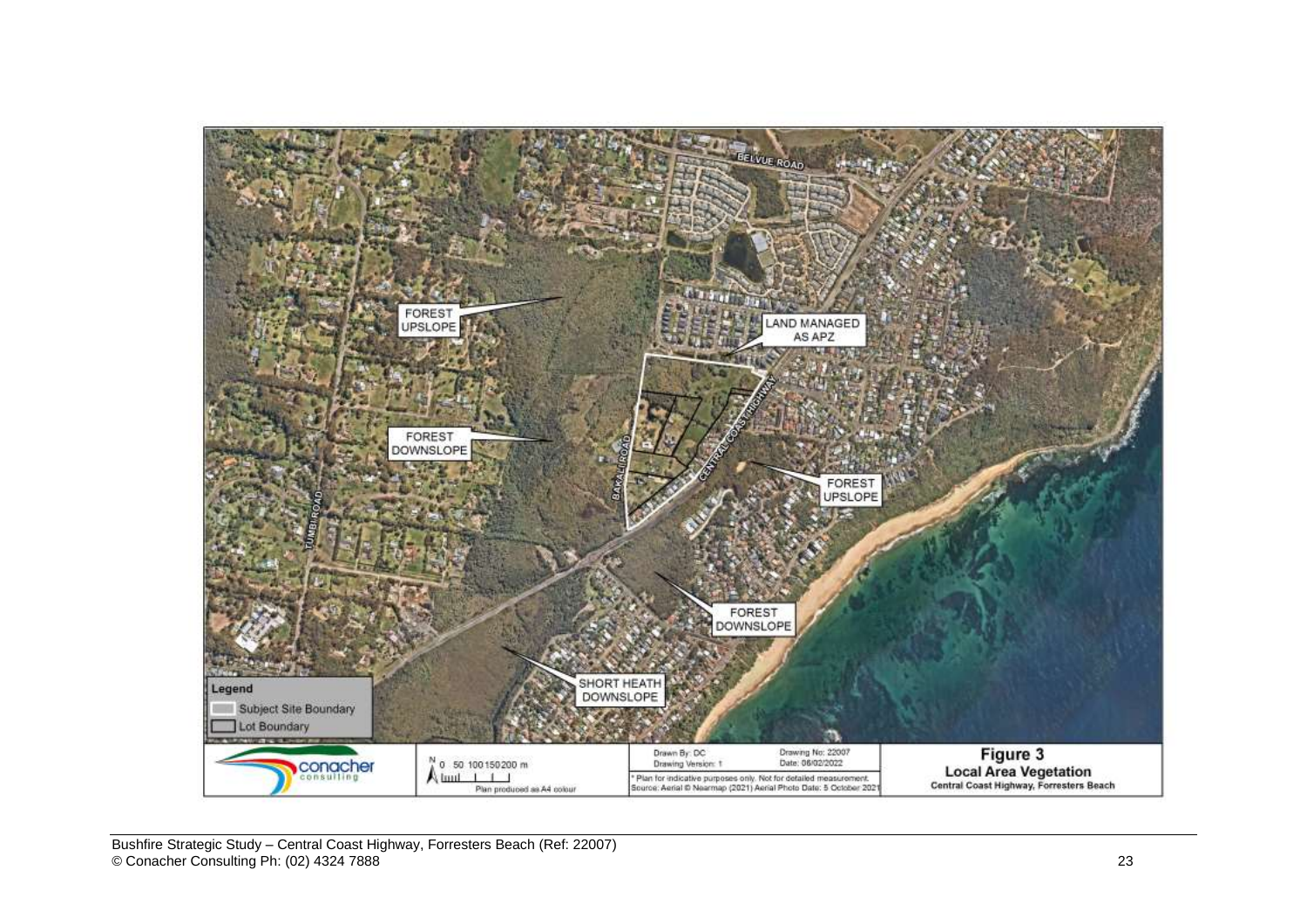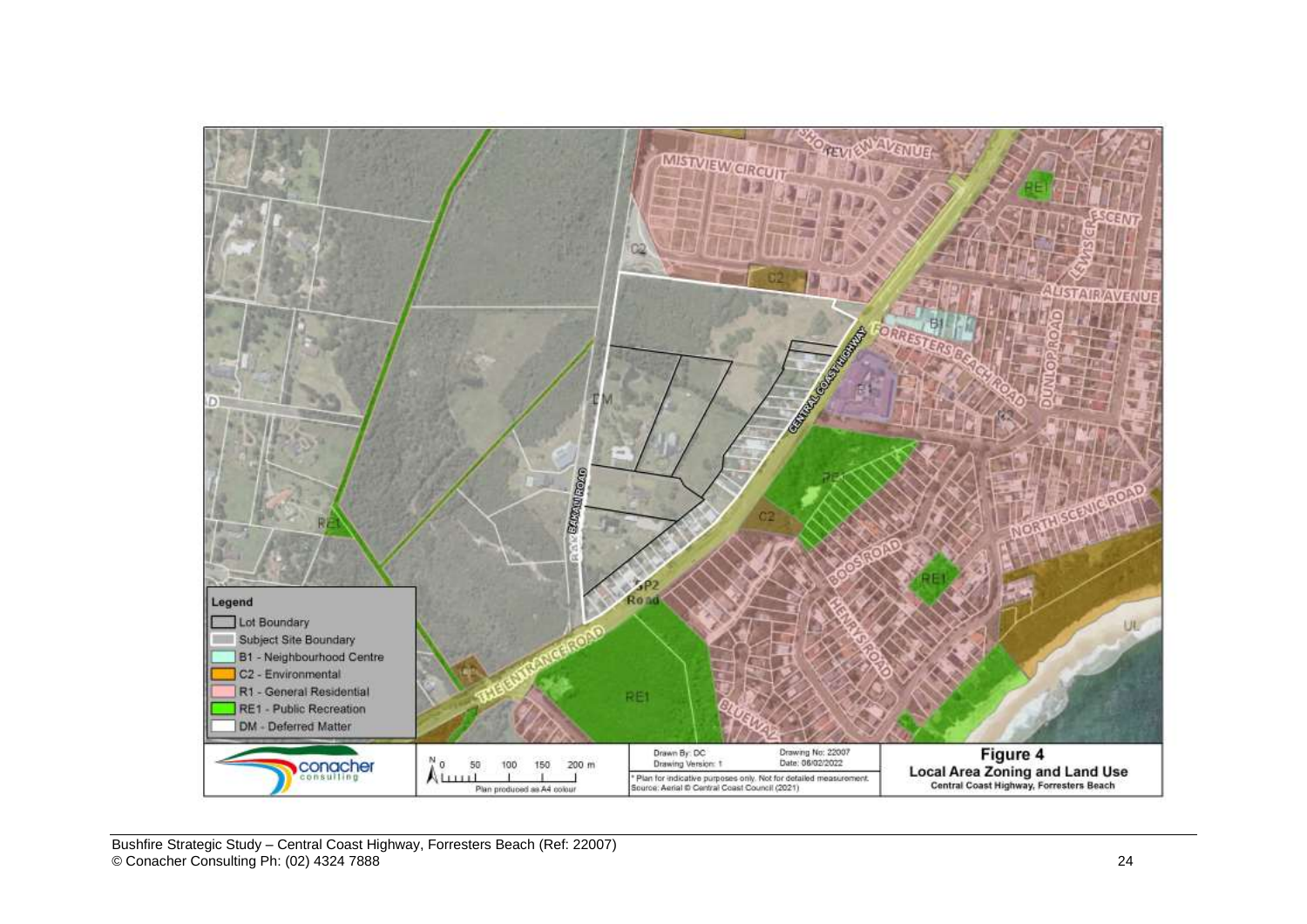